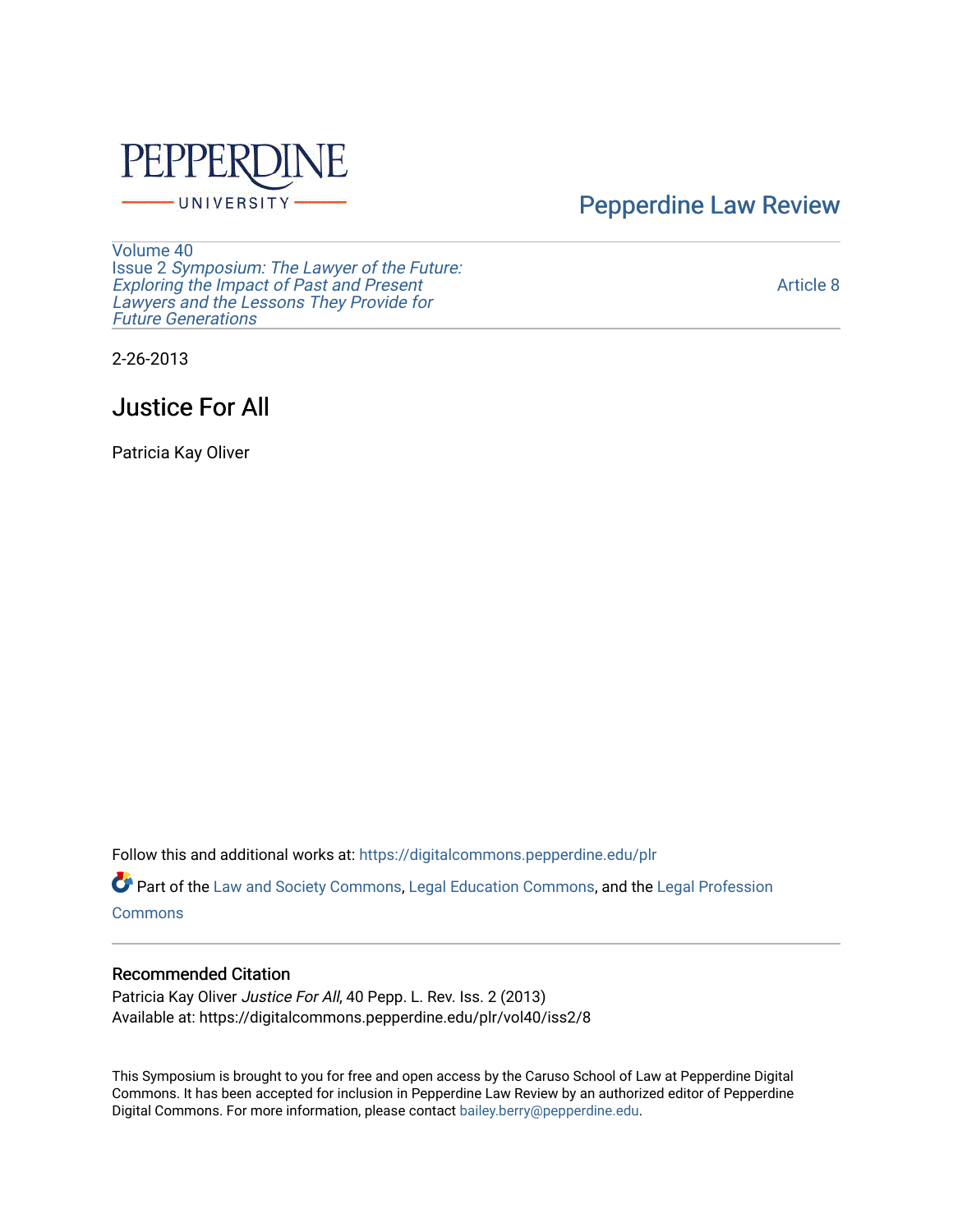# **Justice For All**

Patricia Kay Oliver\*

- I. INTRODUCTION
- II. A PASSION FOR JUSTICE
- III. LEGAL AID CRISIS
	- *A. The Principles of Mass Production May Increase Access to Justice and Thereby Bring Us Closer to Living in a Nation with Justice for All*
	- *B. An Urgent Care Model Requires a Different Approach*
	- *C. An Urgent Care Model Can Reach More People by Expanding Geographically*
- IV. RECRUITING PRIVATE VOLUNTEERS TO SERVE
	- *A. Private Bar Attorneys Are Too Specialized or Overworked to Help*
	- *B. Existing Legal Resources Are Often Too Confusing for Urgent Care*
	- *C. An Urgent Care Model Facilitates Resolution of Conflicts Checks*
- V. EXCELLENT TRAINING FOR LAW STUDENTS AND NEW LAWYERS
- VI. THE FINAL BARRIER TO LEGAL AID: DEFINING JUSTICE
- VII. CONCLUSION

 <sup>\*</sup> President and Executive Director, Christian Legal Aid of Los Angeles; J.D., UCLA School of Law, 1997; B.A. in Political Science, UCLA. This article is part of *Pepperdine Law Review*'s April 20, 2012 *The Lawyer of the Future* symposium, exploring the role of the lawyer in American Society-past, present, and future. I greatly appreciate the CLA-LA Board of Directors, Jessie Johnston, and CLA-LA's interns who believe justice for all should be a reality for all. I also thank the Hugh and Hazel Darling Foundation for supporting CLA-LA's internship and education programs, and the many private lawyers and law firms and judges who trained CLA-LA interns to follow through on their pledge in the summer of 2012.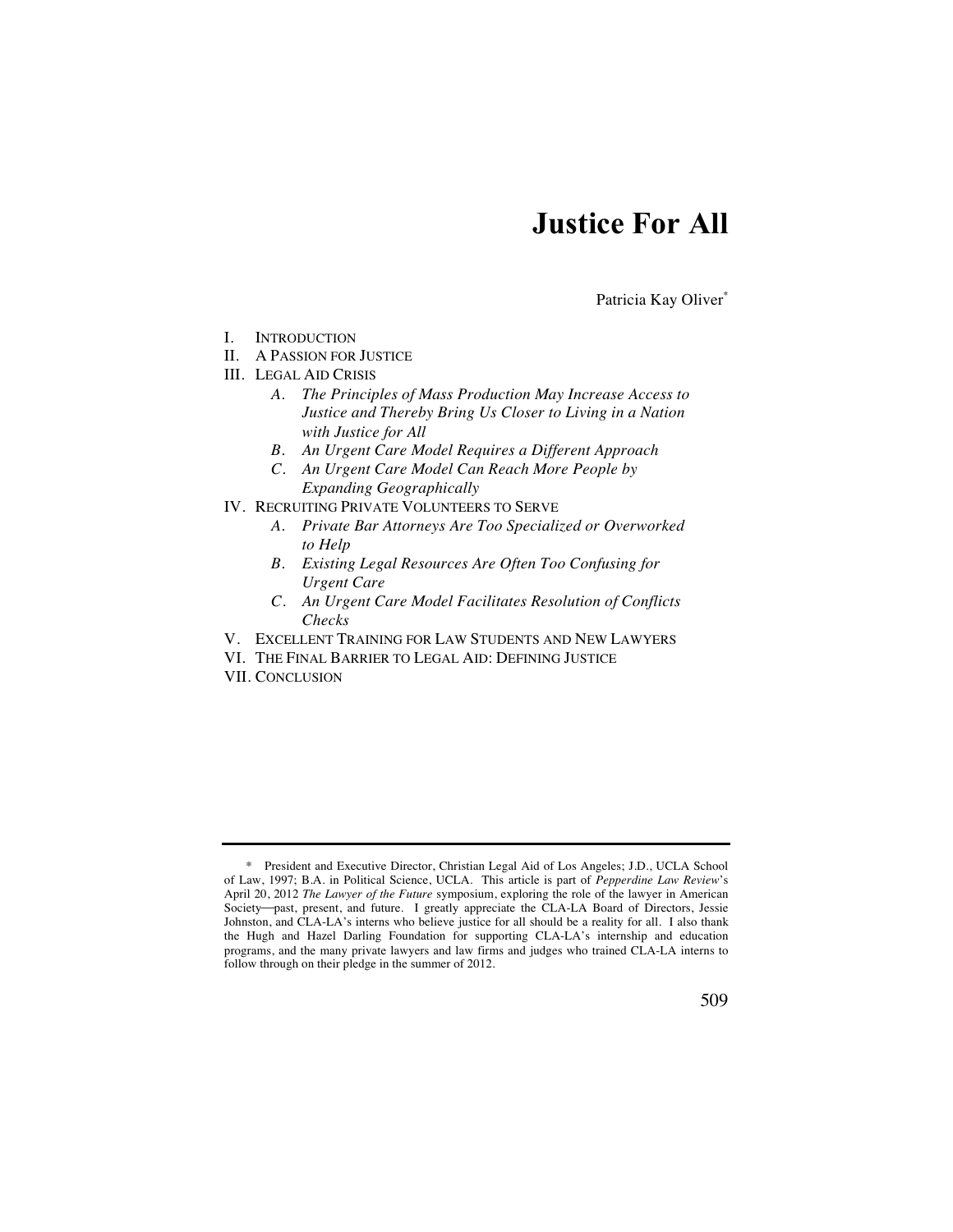*I pledge allegiance to the Flag of the United States of America, and to the Republic for which it stands, one Nation under God, indivisible, with liberty and justice for all.* 

—The Pledge of Allegiance to the Flag of the United States of America<sup>1</sup>

*Providing perfect justice for the few does not equate with justice for all. Those of us who can afford legal representation must care about those who cannot if we care about our society.* 

—Chief Justice of the California Supreme Court, Ronald M. George<sup>2</sup>

# I. INTRODUCTION

I am the fifth of six children in a blended family, born just months after my mom watched the Watts riots from the balcony of our apartment in Compton. I am the lightest of the girls in my family with blonde hair, but I did not stand out where we lived. My little brother did. He was the first child in my family of mixed African and European ancestry. We moved often in those years, never really fitting in, as my parents married, divorced, and remarried. We were also very poor in those days, digging in the trash for books, toys, and trinkets. Poverty, however, was not our only hurdle. My mother suffered from serious mental health problems, either physically abusing us or talking of the violence she thought about inflicting. I cried often at night as I struggled to survive in the world into which I was born.

Children in my neighborhood did not have many things to hold on to, but we did have our words and our stories. I found strength in both. Words mattered because no one could take away my name or my honor except me. And stories mattered because they inspired me to believe. I found refuge in the Bible stories I learned at the Salvation Army. I loved to read about Joseph, David, Daniel, and Samson, and I vowed to follow the God who saved them.

No one would have imagined in those early years that I would go to college or law school, and certainly not to UCLA. Nor would they have imagined that I would end up at Heller Ehrman, ranked at the time by the American Lawyer as the Number 2 "A-List" law firm in the United States.<sup>3</sup> But I did both. With few exceptions, I enjoyed everything about my private practice as a lawyer. I served with some of the most brilliant lawyers in the country on some of the largest antitrust cases in history, and, in the process, tackled incredibly difficult legal issues.

 <sup>1. 4</sup> U.S.C. § 4 (2006).

 <sup>2.</sup> Ronald M. George, Opening Remarks at the Access to Justice Symposium (April 23, 2008).

 <sup>3.</sup> Aric Press, *The A-List*, AM. LAW., Sept. 2004, at 3, *available at* http://jenner.com/system/assets/assets/5297/original/2004\_amlaw\_alist\_jenner.pdf?1321401055.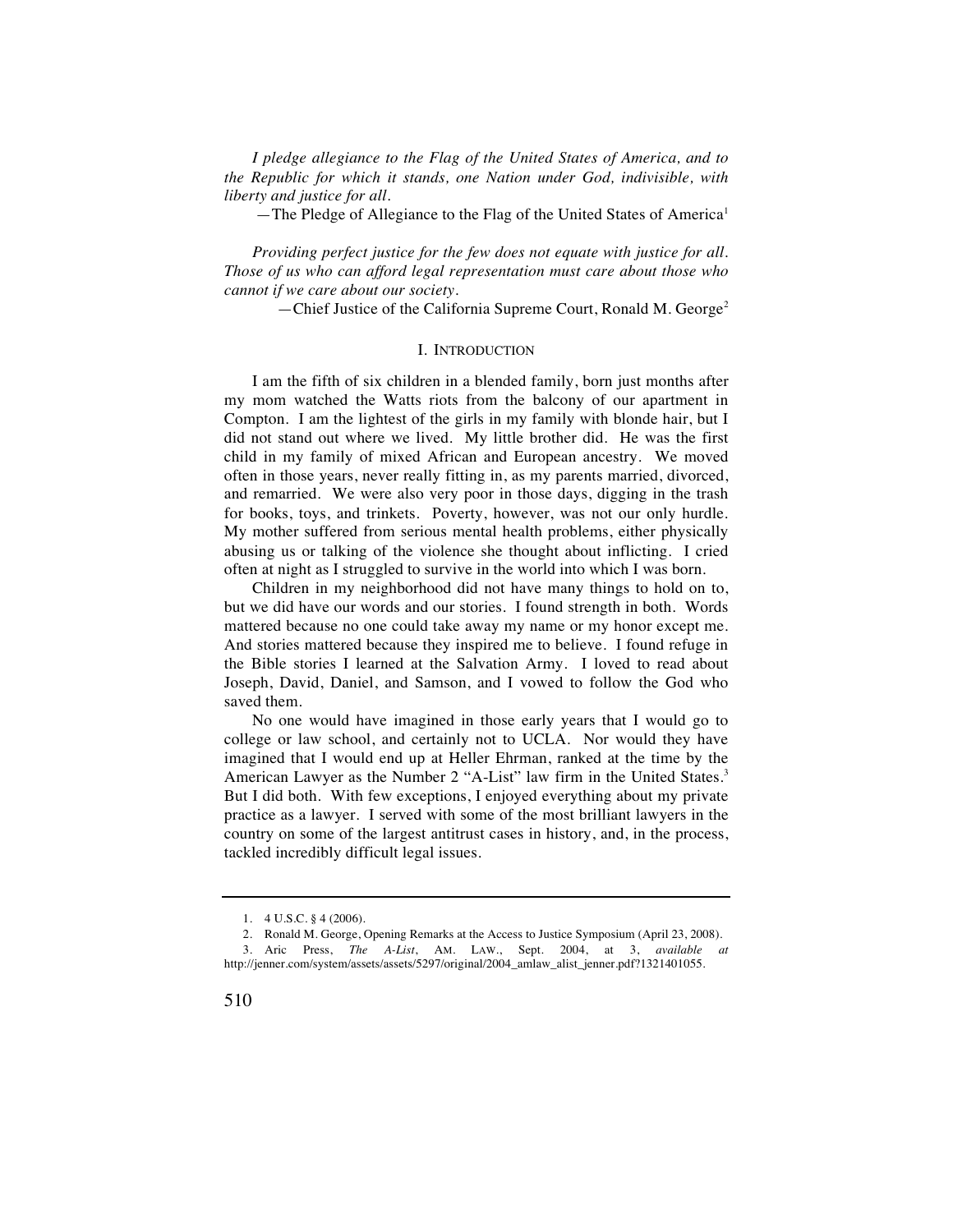Fourteen years into my career, no one would have imagined that I would walk away from my private practice to return to the world of my childhood. But I left my practice to serve as the President and Executive Director of Christian Legal Aid of Los Angeles (CLA-LA) in 2011. This is the story of my journey, which I was honored to share as a panelist addressing the lawyer's role as philanthropist at the *Pepperdine Law Review*'s *The Lawyer of the Future* symposium.

As I will explain in this article, lawyers and law students are uniquely qualified and prepared to serve in philanthropic organizations, especially those committed to improving society by bringing justice to all.<sup>4</sup> There is a crisis in our judicial system as the increasing specialization and heavy workload of private bar attorneys leaves a huge justice gap that disproportionately impacts those in poverty needing free legal advice.<sup>5</sup> If the words in my law school application mean anything, then I know that I must join the battle to bridge this gap—but I never realized how my antitrust experience would tie into legal aid. Now, as a lawyer and a philanthropist, I turn to the paradigms that informed my private practice in an effort to find ways to make justice for all a reality.

The facts are undisputed: the demand for legal aid vastly outweighs the supply of available attorneys if we follow the traditional model of providing ongoing representation for legal services.<sup>6</sup> It is likewise not economically feasible to raise all of the money needed for legal aid attorneys to provide ongoing representation to all in need. With that in mind, the principles of mass production may help us bridge the justice gap. CLA-LA seeks to standardize the legal services we provide and simultaneously expand our geographic reach through urgent care legal aid clinics.7 This clinic model allows us to lower the barriers to entry by making it easier for private attorneys to serve while avoiding the costs associated with ongoing representation.<sup>8</sup> However, to increase the model's efficacy and support from volunteers and clients, we need to carefully track the data about our legal services and continually find new ways to improve those services.

 <sup>4.</sup> *See* MODEL RULES OF PROF'L CONDUCT R. 6.1 (2011).

 <sup>5.</sup> *See generally* Gene R. Nichol, Jr., *Judicial Abdication and Equal Justice to the Civil Justice System*, 60 CASE W. RES. L. REV. 325, 327 (2010) ("Study after demoralizing study demonstrates, with daunting and repetitive consistency, that over eighty percent of the legal need of the poor and the near poor . . . is unmet.").

 <sup>6.</sup> *See* Nichol, *supra* note 5 (recognizing "the exclusion from the effective use of our civil justice system of that huge portion of the American populace who cannot afford to pay the fare").

 <sup>7.</sup> *See Services*, CHRISTIAN LEGAL AID OF L.A., http://www.cla-la.org/services (last visited Dec. 5, 2012) [hereinafter CLA-LA *Services*].

 <sup>8.</sup> *See id.*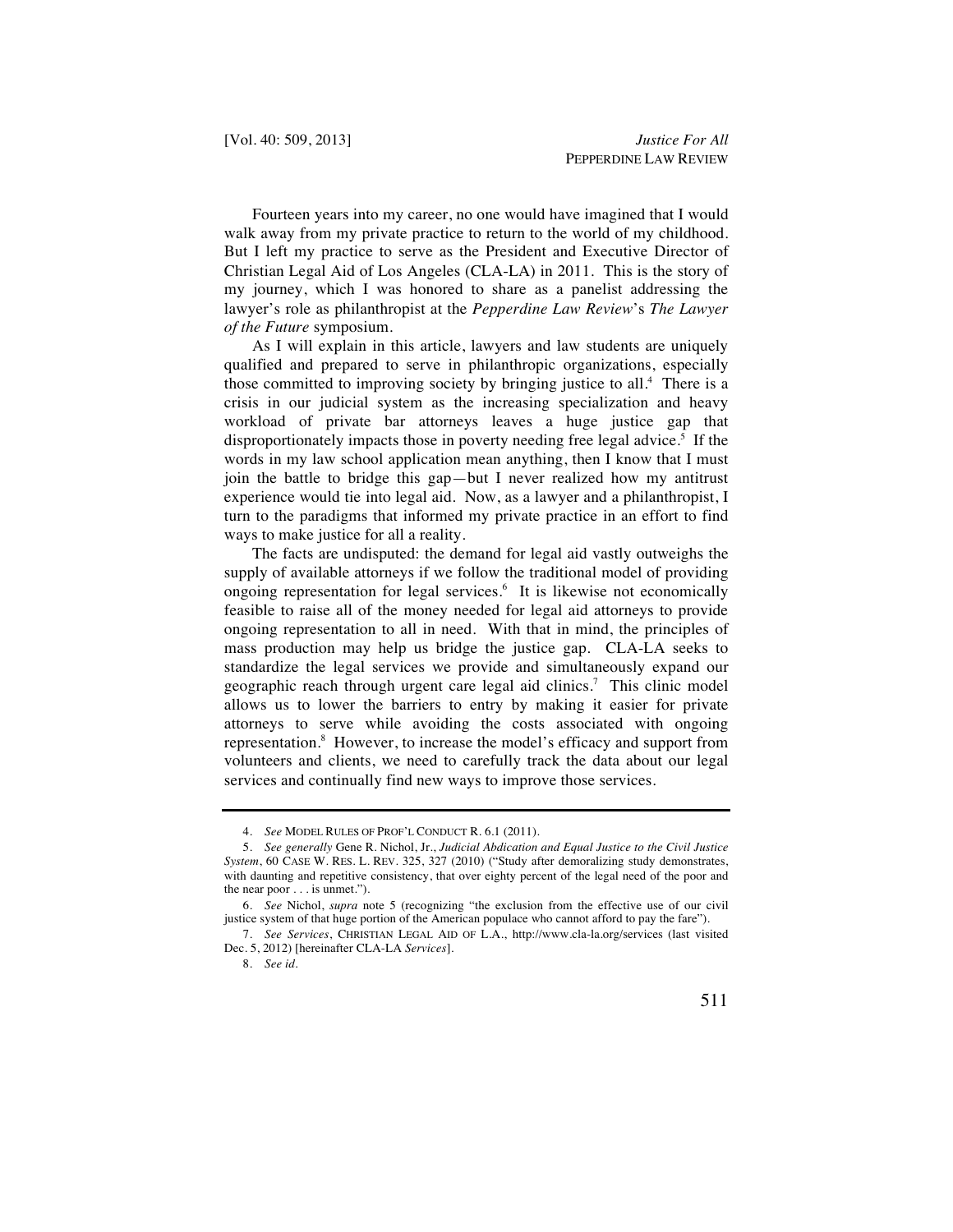## II. A PASSION FOR JUSTICE

When asked to be a part of the panel to address a lawyer's role as philanthropist, I first looked at the definition of philanthropy. The word "philanthropy" literally means "to love human beings," but Merriam-Webster currently defines it as "an organization distributing or supported by funds set aside for humanitarian purposes."<sup>10</sup> In one respect, organizations that provide free legal aid like CLA-LA fit well within this definition, because pursuing justice for the most vulnerable is a humanitarian deed. In another respect, however, the pursuit of justice can be seen less as an act of charity and more as a duty of those licensed to practice law. The ABA, therefore, recommends that lawyers provide fifty hours of free legal services to the poor each year, and, looking to that recommendation, the New York State Bar recently adopted rules requiring all new lawyers to satisfy the fifty hour requirement.<sup>11</sup> Whether seen as charity or duty, providing free legal aid gives all of us the opportunity to satisfy one of the noble passions of our profession: the pursuit of justice.

My passion for justice started at a young age. I lived in Compton and Santa Ana during the days of the Black Panther and Brown Power movements, but I must admit that I did not really understand the debates about racial injustice when I lived in those communities. I knew my little brother had brown skin, but I did not care about his skin color any more than I cared about the fact that my sisters had brown hair. In fact, I wished I looked more like them.

When we moved to Westminster, Colorado—an essentially all-white suburb of Denver—in 1975, I soon learned that race determined the privileges given to you by society, including the privilege of walking safely from school to home. This neighborhood was inhabited by white people hoping to avoid brown people. Not surprisingly, the children in our neighborhood would either threaten to beat up my brother or call him derogatory names. I stood as his sole defender.

In the spring of 1978, I found myself walking home from school, on crutches after breaking my leg a week earlier. My brother ran up to talk to me because one of the boys wanted to beat him up. The next thing I knew, we were surrounded by twenty white boys. These boys seemed to think I

 <sup>9.</sup> GEORGE MCCULLY, PHILANTHROPY RECONSIDERED: PRIVATE INITIATIVES—PUBLIC GOOD—QUALITY OF LIFE 2 (Catalogue for Philanthropy Publication, 2008) (tracing the etymology of the Greek root words "philos," meaning love, and "anthropos," meaning mankind).

<sup>10</sup>*. See Philanthropy*, MERRIAM-WEBSTER, http://www.merriam-webster.com/dictionary/ philanthropy (last visited Nov. 9, 2012).

<sup>11</sup>*. See* Michael Virtanen, *NY to Require New Lawyers to Provide Free Legal Services: Top Judge*, ASSOCIATED PRESS, May 1, 2012, http://www.nbcnewyork.com/news/local/New-York-Free-Legal-Services-Requirement-Bar-Pro-Bono-Law-Students-Chief-Judge-Jonathan-Lippman-149712235.html; *see also* MODEL RULES OF PROF'L CONDUCT R. 6.1 (2011).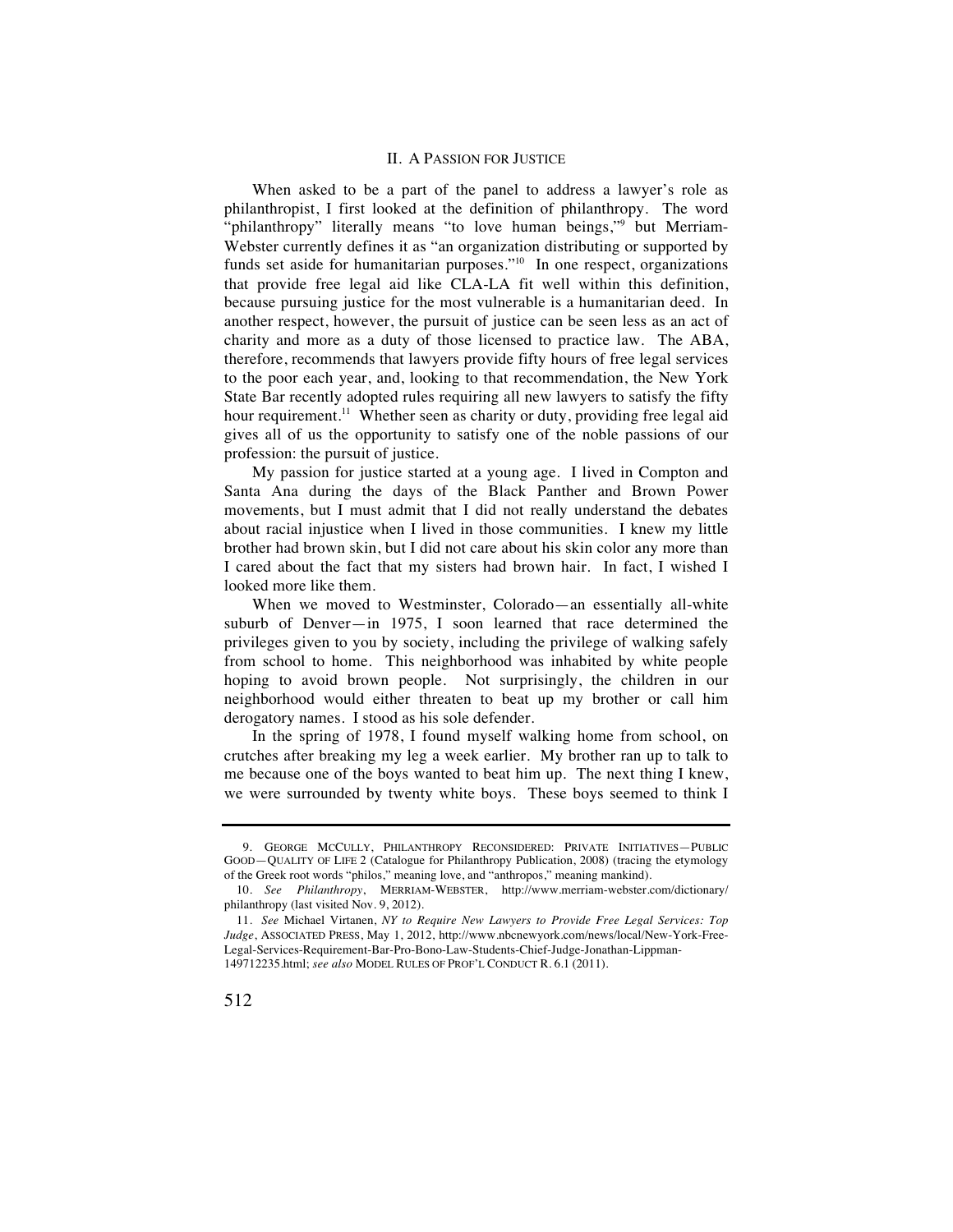would back down now that my leg was broken, but instead, I told the ringleader that "he would have to kill me first." He snickered in response and started to come after me. I immediately tossed one of my crutches to my brother, used the other as a shield, and pulled my broken leg back to kick him with my cast. The ensuing threats out of my mouth matched my actions, and when the other boys realized I would fight, they left. My opponent, however, did not back down until he saw that he would be fighting alone.

When he left, my brother and I walked home without a scratch on our bodies, but the psychological scars and memories should not be underestimated. Any bullying—whether race-based or otherwise—leaves the victims with terrible scars.<sup>12</sup> I personally abhorred the fact that I could go about life in relative safety because I was white.<sup>13</sup> My brother and I were as close as any children could be in age, stature, intelligence, and kindness. But I always saw my brother as the more beautiful, talented, and athletic one. If anything, he should be treated more kindly.

A few months later, in the summer of 1978, we heard on the news that the United States Supreme Court decided *Regents of the University of California v. Bakke* and ordered the University of California to admit a white man into the medical school.<sup>14</sup> This was my first awareness of the impact of the Court's decisions on the lives of ordinary citizens. I did not know about the cases that preceded this decision, like *Plessy v. Ferguson* or *Brown v. Board of Education*, and thus I admittedly did not have a full understanding of the plurality opinion and the historical significance of judicial decisions governing racial segregation and desegregation.15 But I did feel like the Supreme Court was out of touch with reality, and I began to dream about becoming a lawyer to right the wrongs I perceived in the decision.

Going to college and law school would not be easy. My first hurdle was getting through high school. I was involved in a serious automobile accident my senior year, one day before I was to take my SATs. I had to postpone college and began to work. During that time, I met and married a young

 <sup>12.</sup> *See* David Farrington & Maria M. Ttofi *Reducing School Bullying: Evidence-Based Implication for Policy*, 38 CRIME & JUST. 281, 281–83 (2009) (detailing, for the uninitiated, "the serious short-term and long-term effects of bullying on children's physical and mental health").

 <sup>13.</sup> A law review article I read during law school was the first and only article that ever captured some of the experiences I felt in my childhood when I witnessed the differences between how my brother was treated and how I was treated. *See* Cheryl I. Harris, *Whiteness as Property*, 106 HARV. L. REV. 1707 (1993).

 <sup>14.</sup> Regents of the Univ. of Cal. v. Bakke, 438 U.S. 265 (1978).

 <sup>15.</sup> Plessy v. Ferguson, 163 U.S. 537 (1896); Brown v. Bd. of Educ., 347 U.S. 483 (1954).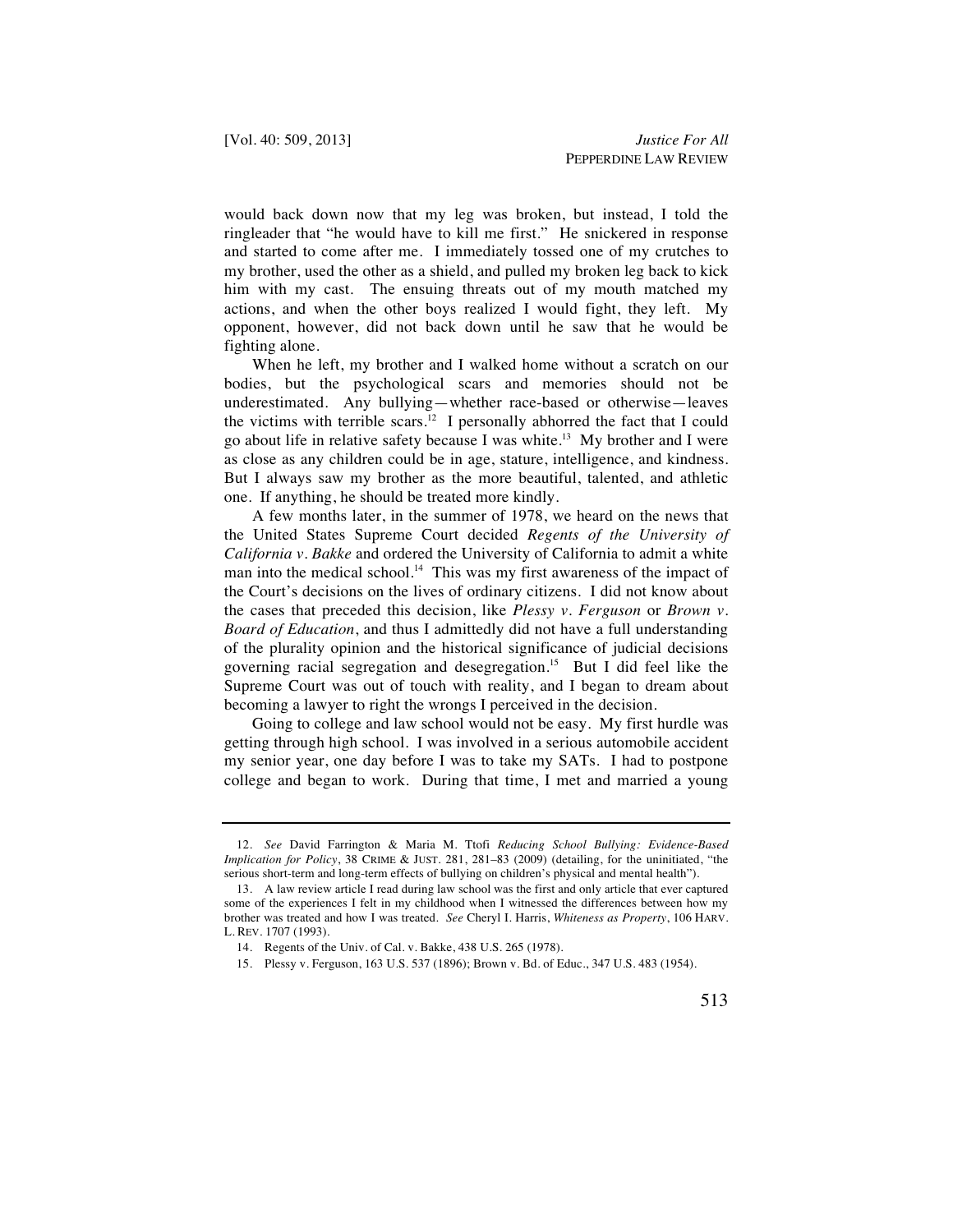college graduate and officer in the Army. He grew up with the opposite experience to my own: a white boy living in a predominantly black neighborhood and facing racism in that world. His experiences taught me how to think more broadly about race and justice. Also during that time, I received a full scholarship to Cornell College, and he encouraged me to accept it. I confess to being excited but afraid of college. While my grandmother had long told all of us to go to college, no one in my family had yet graduated from a four-year college—and some did not even graduate from high school. But off I went, determined to make the world better.

The economy was in a depression that first year of college, and I soon found myself moving back to California, where I continued my education at a local community college. In the process, I helped to raise three children when their mother got into trouble with drugs. We soon ran out of money, and I could not afford to both go to school and take care of the children. We sent them back to their mother. I spent the next year studying hard to transfer to UCLA and feeling guilty that I could never be as good as George Bailey in *It's A Wonderful Life*. 16

When UCLA accepted me as a transfer student, I interviewed for a Regent's scholarship. During the interview, someone commented on the hardships I had faced and asked, "Given the hardships you faced, how do you know that you can make it through UCLA?" This question made me feel ashamed, and I answered in the only way I could, "I don't know." I lost the scholarship. I still went to UCLA, only on faith that the money would come. It did, and I made it through UCLA, graduating with the highest academic honors available in the College of Letters & Science.

When I went to law school, also at UCLA, I thought my path as a lawyer was clear—I would study constitutional law and then work for a government agency where I would help enact and enforce just laws. My first job as a lawyer was for a highly-regarded law firm that specialized in representing municipalities and local agencies. It seemed like the perfect way to harmonize my professional dreams with my need to pay off my law school loans.

Soon after graduating from law school, I began to second-guess my decision. Before law school, I had worked for two years at a firm that represented banks and other commercial institutions. I enjoyed business litigation much more, but there were no opportunities where I worked to do business litigation. I then joined Heller Ehrman, where I enjoyed working on large cases. I knew that when we succeeded, we helped our clients employ tens of thousands of people, all of whom could support their families and live in either a middle-class or better community.

 <sup>16.</sup> *See* IT'S A WONDERFUL LIFE (Liberty Films 1946).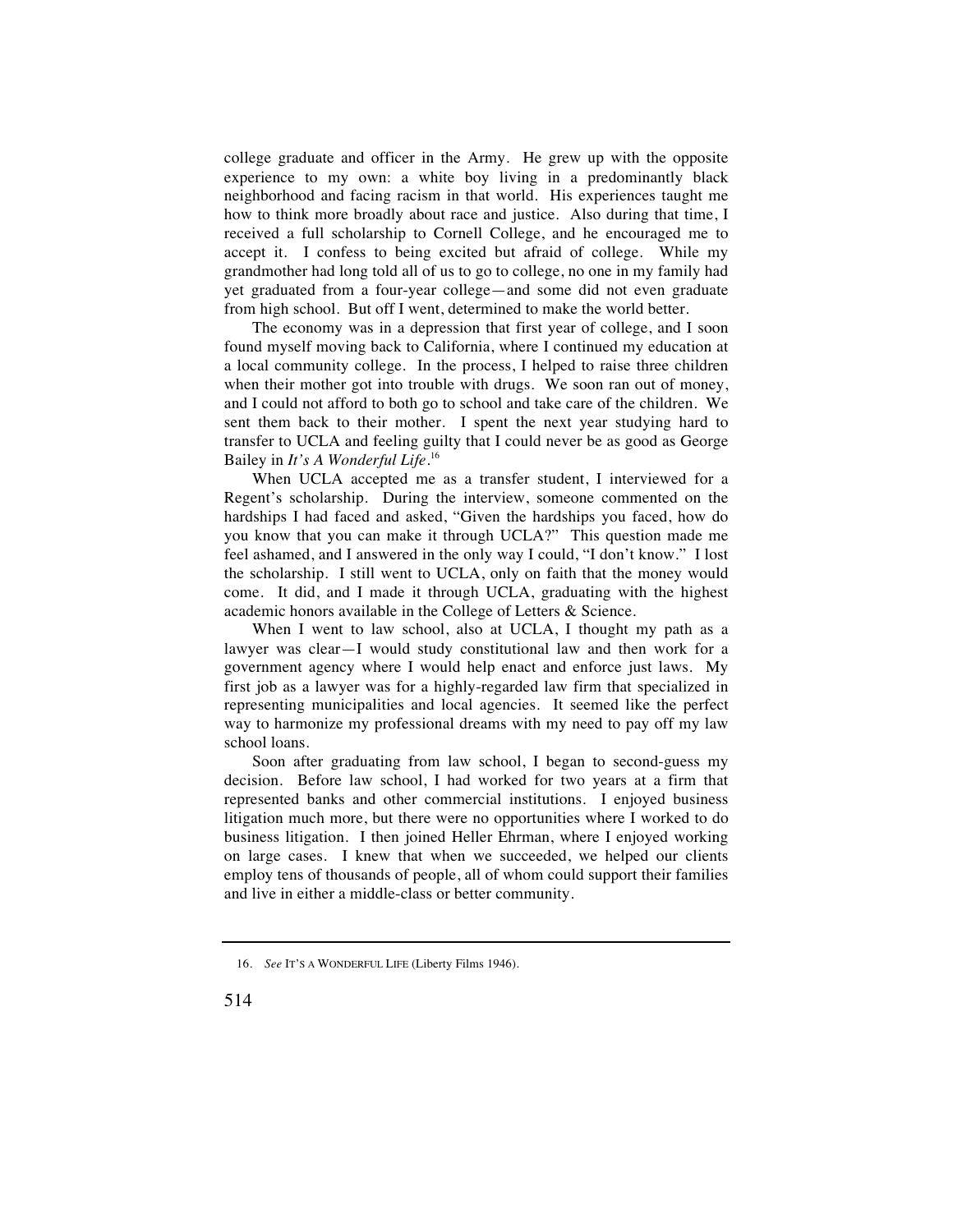My desire for public service, however, remained. One day, I learned that the Christian Legal Society wanted us to organize Christian attorneys in Los Angeles to provide free legal aid to the poor. It reminded me of a similar message from one of my law school professors, Michael Asimow, only he had said that every temple, church, and synagogue should offer free legal aid after their worship services. Hearing a similar message years later, I agreed to help and reached out to my colleagues at Heller Ehrman to form Christian Legal Aid of Los Angeles. I served on the CLA-LA board in those early years, leaving the operations to the executive director.

While every part of me wanted to see justice happen, I did not want to actively provide legal aid because the injustices and losses in my life haunted me. The face of poverty reminded me of the child I had been, the children I wanted to help, and the lives that were forever scarred by injustice. I preferred the lifestyle of a successful attorney: a beautiful home overlooking the Annandale Golf Course, a nice car, wonderful vacations, fine hotels, spa appointments, and visits to the Chanel counter. There were no thoughts of Compton, Santa Ana, or Westminster in my new world; there were no pictures of hungry or hurting people; and there was no digging in trashcans. I felt safe from the world of my childhood and yet satisfied in the knowledge that I was doing something to help by serving on the board of CLA-LA.

It would take several years before I could move from behind the curtain. This transformation came only through a series of events that started four years ago. I had spent much of my career working with the same lawyer, and when he left the practice of law to move to Arizona in 2008, I went to work with extended family members at a Long Beach law firm. I had worked at this firm as a paralegal before law school when I was saving to go to law school and also helping to raise one of the children who lived with me in college. I planned to adopt her this time, but when puberty hit, she rebelled and returned to Colorado where life was very hard. It devastated me to see what happened. I ran away from Long Beach in 1995, moved to Westwood, and did not return until 2008 when I finally felt strong enough to return and face my losses. The tears I had bottled up poured freely when I returned, and out of the tears came peace. I no longer feared my childhood. Instead, I embraced the fact that God had guided me out of the poverty of my childhood: I could proclaim that miracles do happen.

Now more than ever, I wanted my son Aaron to know and understand God because then Aaron would also have the faith needed to survive in the face of insurmountable odds. When Aaron started boasting about who was the richest or smartest student, I knew I was not teaching him the lessons he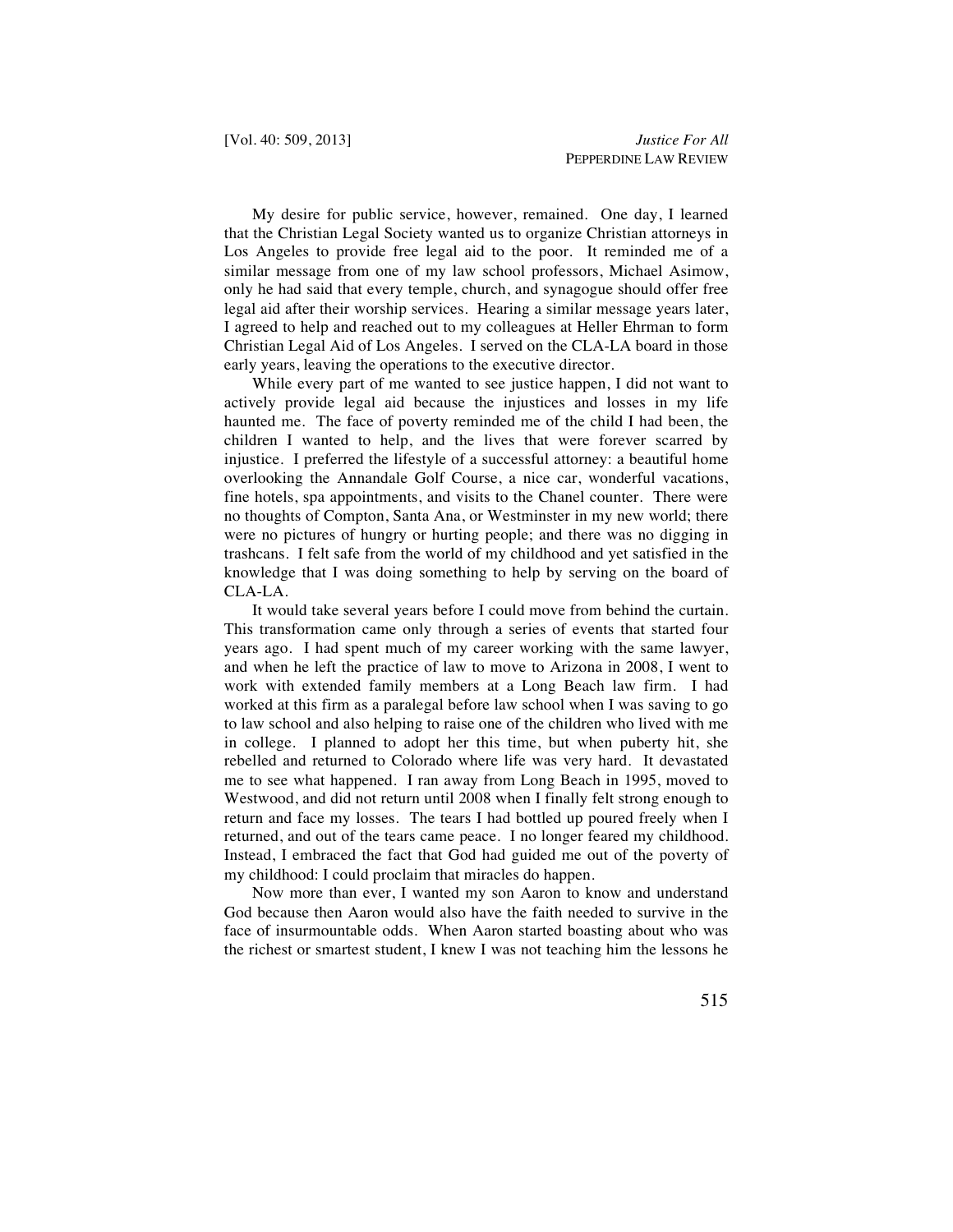needed to know. I went to the Bible and found a passage by the prophet Jeremiah teaching us not to boast about being rich or strong or smart. Jeremiah instead reminds us that if we are going to boast, it should be about knowing and understanding that God "exercises kindness, justice and righteousness on earth."17 Remembering the importance of justice to the God of Abraham, Isaac, and Jacob, I prayed that I could teach Aaron that God calls us to "act justly," to "[d]efend the cause of the fatherless [and to] plead the case of the widow."18 This God cares so much for the poor and underserved; he told us to speak up for "all who are destitute."  $19$  Not the good ones. Not the pretty ones. All.

A year later, the student became the teacher, leaving me with no option but to make career choices I never anticipated. CLA-LA's executive director resigned in 2011, and I started to consider whether to apply for this position. I also made the mistake of watching one of my favorite sermons by Dr. Tony Campolo, *It's Friday but Sunday's Coming*. 20 In that famous sermon, Dr. Campolo looks at the character of God, and, in particular, God's concern for the poor, the prisoner, the naked and the hungry.<sup>21</sup> I felt like I had a narrow window of opportunity to help, but it would require that I quit my job, sell my house, cash in my only retirement account, and sell some jewelry. I spent many weeks praying and seeking counsel from dear friends.

Finally, I knew what I thought God wanted me to do, but I had to talk to Aaron. I bought our grey beach cottage in Seal Beach for his birthday, and asking him to sell it would be very difficult. I sat Aaron down in the kitchen and told him that I had an opportunity to "help the poor." But I needed to ask him a question. Aaron kept eating his snack and did not react. I then added that taking this job would require that we sell our home, and I wanted to ask him if that was okay. Aaron responded quickly, "That's not a fair question." I reassured him that it was fair "because no decision had been made." Frankly, I thought I had my get out of jail free card. After all, I could not sell the house if he said no. Without hesitating, Aaron replied, "There is no decision. How can I say no to the homeless?" I must confess I had never expected him to respond in that way. We talked, and we cried.

 <sup>17. &</sup>quot;[L]et not the wise boast of their wisdom or the strong boast of their strength or the rich boast of their riches, but let the one who boasts boast about this: that they have the understanding to know me, that I am the LORD, who exercises kindness, justice and righteousness on earth, for in these I delight." *Jeremiah* 9:23–24.

 <sup>18. &</sup>quot;And what does the LORD require of you? To act justly and to love mercy and to walk humbly with your God." *Micah* 6:8. "Defend the cause of the fatherless, plead the case of the widow." *Isaiah* 1:17.

 <sup>19. &</sup>quot;Speak up for those who cannot speak for themselves, for the rights of all who are destitute. Speak up and judge fairly; defend the rights of the poor and needy." *Proverbs* 31:8–9.

 <sup>20.</sup> Audio Recording: Tony Campolo, It's Friday but Sunday's Coming (Jan. 1, 2000), *available at* http://tonycampolo.org/sermons/2000/01/its-friday-but-sundays-coming/.

 <sup>21.</sup> *Id.*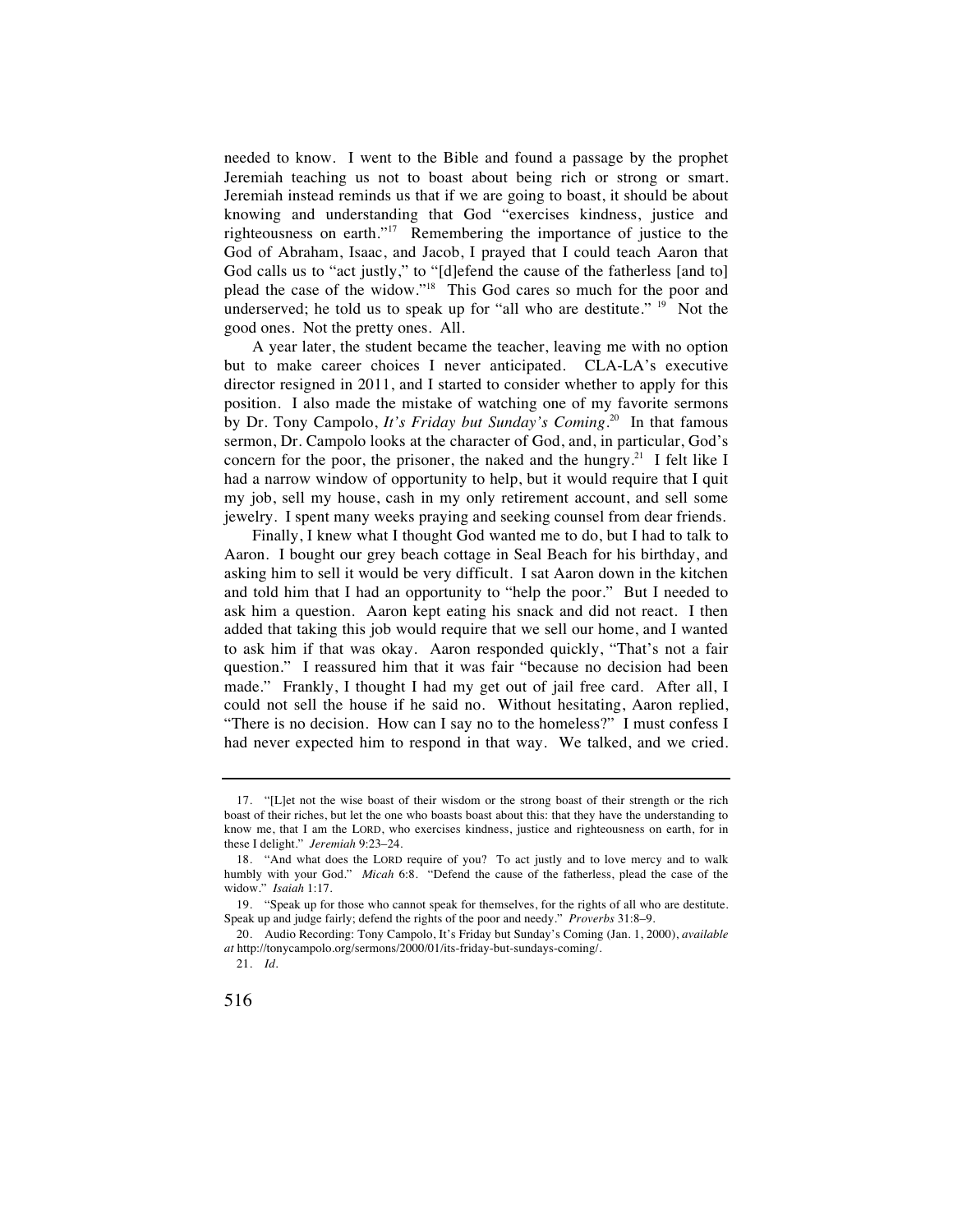But the decision was made. We agreed to sell our home, and together, we stepped out in faith.

## III. LEGAL AID CRISIS

When I took over as the Executive Director of CLA-LA, the volume of need overwhelmed me. In 2005, the California State Bar estimated that there was one legal aid attorney for every 8,361 potential clients below the poverty line.<sup>22</sup> As daunting as those statistics sounded, they seemed out of date just seven years later in the aftermath of the economic downturn.<sup>23</sup> My own outreach to local churches suggested that CLA-LA could serve 500,000 people each year if we simply found a mechanism for reaching all of the potential clients. One New York legal aid organization made similar estimates, noting that it turned away *eight out of every nine potential clients,*  leaving some  $352,000$  clients without assistance.<sup>24</sup>

In the wake of these staggering numbers, how can we not, as a profession, dedicate more resources to figuring out a solution to this crisis? It will only increase in magnitude if we do not take immediate action. If we take the words "justice for all" seriously,<sup>25</sup> and if we believe God calls us to speak up for "all who are destitute,"<sup>26</sup> we must reconsider the face of legal aid and find more cost-effective approaches to meet the growing need.<sup>27</sup>

149712235.html ("'We're turning away eight clients for every nine that come in for help,' Steven Banks, attorney-in-chief for the Legal Aid Society of New York City, said afterward. He said they take about 44,000 civil cases a year. 'This initiative will certainly help,' he said.").

- 25. The Pledge of Allegiance to the Flag, 4 U.S.C. § 4 (2006).
- 26. *Proverbs* 31:8–9.

 <sup>22.</sup> CAL. COMM'N ON ACCESS TO JUSTICE, ACTION PLAN FOR JUSTICE, 9 (April 2007) [hereinafter ACTION PLAN], http://www.calbar.ca.gov/ LinkClick.aspx?fileticket=2ytHUrqEBHs  $%3D&table=738$ .

 <sup>23.</sup> *See* LEGAL AID FOUND. OF L.A., PARTNERSHIPS: ANNUAL REPORT 2010, at 22 (2010), *available at* http://www.lafla.org/pdf/LAFLA\_AR\_2010.pdf ("The continuing economic crisis that struck in 2008 has pushed more individuals and families to the brink of poverty and homelessness . . . . [D]emand for free legal services . . . has grown exponentially.").

 <sup>24.</sup> *See* Michael Virtanen, *NY to Require New Lawyers to Provide Free Legal Services: Top Judge*, 4 N.Y. (May 1, 2012, 5:29 PM), http://www.nbcnewyork.com/news/local/New-York-Free-Legal-Services-Requirement-Bar-Pro-Bono-Law-Students-Chief-Judge-Jonathan-Lippman-

 <sup>27.</sup> In addition to the increased number of citizens in need of legal aid due to the economic downturn, the Legal Services Corporation (LSC) recently confirmed that local legal aid programs are expected to significantly reduce staffing in 2012 due to funding cuts. *See* Press Release, Legal Servs. Corp., Funding Cuts Expected to Result in Nearly 750 Fewer Staff Positions at LSC-Funded Programs (Aug. 15, 2012), *available at* http://www.lsc.gov/media/press-releases/funding-cutsexpected-result-nearly-750-fewer-staff-positions-lsc-funded. According to a recent LSC survey, within those legal aid programs experiencing a decrease in federal funding, "91 percent (87 programs) expect to serve fewer clients and accept fewer cases, and 73 percent (70 programs) will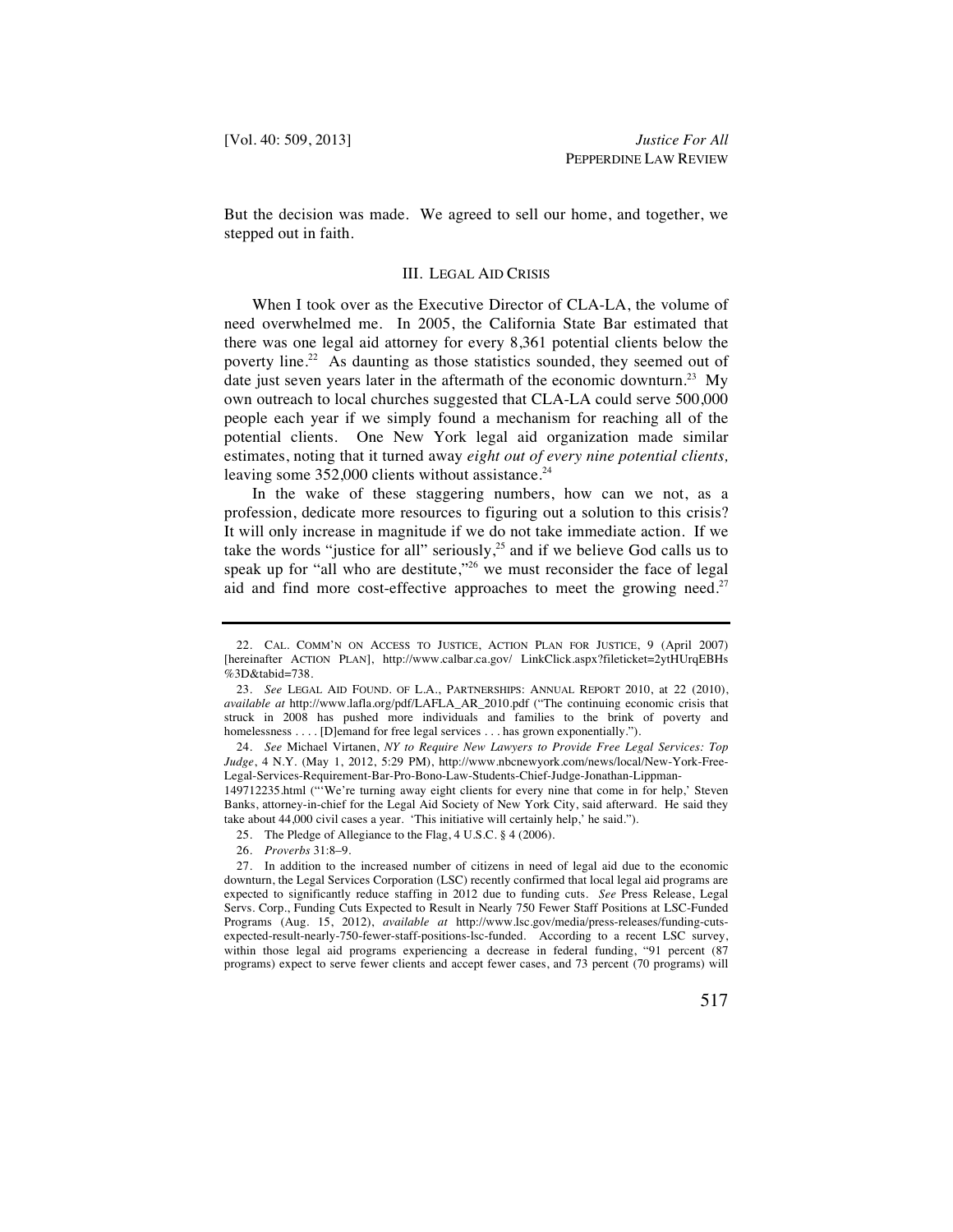Justice should not be treated like some outdated fashion—lest we risk the very freedoms we all cherish.

# *A. The Principles of Mass Production May Increase Access to Justice and Thereby Bring Us Closer to Living in a Nation with Justice for All*

As an antitrust lawyer and business litigator, I initially did not understand how any of my training would be relevant to legal aid. I have yet to give any advice about alleged violations of the Sherman Act or any other business-related issue. But law school trained me to do more than specialize in one area of the law—it trained me to think.

I could not sleep at night as I took in the full magnitude of the current crisis. CLA-LA needed to substantially increase the number of clients served, but ongoing representation would be too costly. CLA-LA could not offer traditional legal representation whereby we would handle all of each client's communications and negotiations from the moment we were retained until the close of each matter. I also realized that it would be almost impossible for CLA-LA, or any other legal aid organization, to raise enough funds to meet the demand.<sup>28</sup> The model for CLA-LA would have to be different.

One night, it hit me. Access to justice should be approached like any product or service. We should determine how it can be standardized and then make that product ubiquitous. Providing perfect justice should not be the goal. "Providing perfect justice for the few does not equate with justice for all. Those of us who can afford legal representation must care about those who cannot if we care about our society."29

Like all of the existing legal aid programs in Los Angeles, CLA-LA provides the best legal aid possible given our resources—but thus far, none of us have made justice ubiquitous.30 For example, despite the vast size of this county, most of the legal aid programs in Los Angeles are located near downtown or in Koreatown.<sup>31</sup> In addition, existing legal aid programs

restrict the types of cases accepted." *Id.*

 <sup>28.</sup> *See* Carrie Johnson, *Legal Aid for the Poor in 'State of Crisis'*, NAT'L PUB. RADIO (June 15, 2012), *available at* http://www.npr.org/2012/06/15/154925376/legal-help-for-the-poor-in-state-ofcrisis (reporting that all traditional government and private funding streams for legal aid programs are at "record lows" and "under attack").

 <sup>29.</sup> George, *supra* note 2.

 <sup>30.</sup> There are other mechanisms that improve access to justice for those who cannot afford to hire an attorney. For example, class action lawsuits and contingency lawsuits are effective in many cases. These methods do not, however, address many small matters that greatly impact the lives of homeless families, disabled veterans, and the working poor. This is one of the many justice gaps that legal aid providers, like CLA-LA, seek to bridge.

<sup>31</sup>*.* There are, however, valuable self-help materials prepared by the California courts that are available on the internet. *See Online Self-Help Center*, CAL. CTS., http://www.courts.ca.gov/selfhelp.htm (last visited Oct. 24, 2012).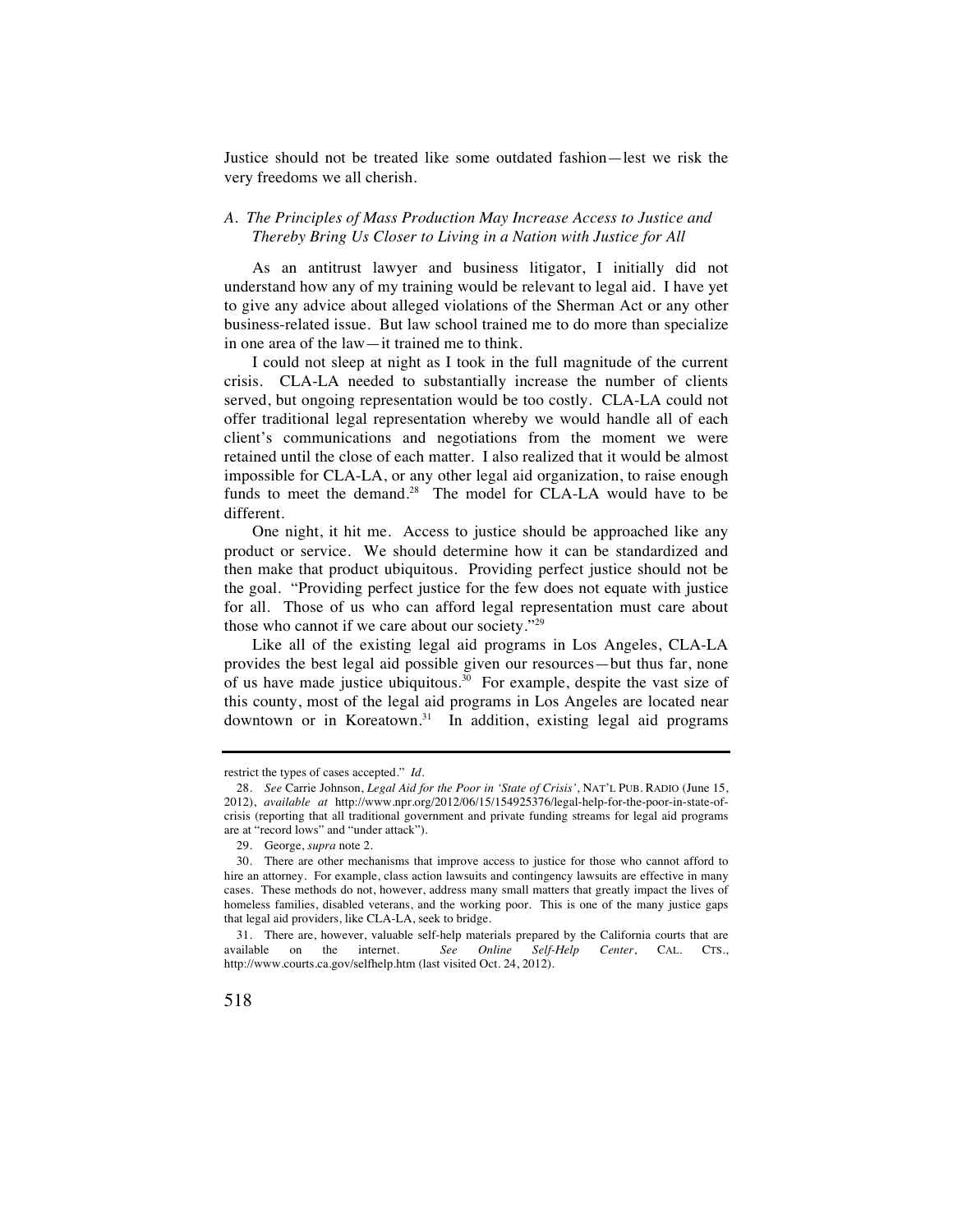generally fall into one of the following categories: (1) full service law firms, (2) specialized programs that provide assistance on specific legal issues, and (3) court programs that offer some specialized self-help service in limited areas.32

Given the overwhelming need for free legal aid, the answer to the growing crisis is not simply expanding fundraising to offer more ongoing representation. Such representation is extremely cost-prohibitive and cannot satisfy the overwhelming demand. The state of California recognized this weakness in recruiting volunteers to handle ongoing representation and, in 2008, adopted ethics rules that increase lawyers' ability to provide limitedscope representation.<sup>33</sup>

CLA-LA thus proposes a model whereby legal aid organizations offer (or increase) their legal urgent care services. For purposes of this discussion, legal urgent care refers to legal aid offerings at clinics staffed by volunteer attorneys trained to advise and equip clients to handle the legal dispute on their own (or with limited return trips to the urgent care clinic). Such urgent care services can be standardized to ensure the legal aid organization serves the highest number of clients possible, in the most efficient manner and with the best possible care. While ongoing representation is the preferred and traditional model for legal advice, the justice gap requires alternative measures to competently serve more clients. Indeed, ongoing care probably works better in medicine too, but given the high costs, the medical profession meets a patient's needs in our communities by extending the available options for urgent and emergency care.

CLA-LA recognizes that some clients simply cannot speak for themselves, but also believes that we can and should—through urgent care clinics—equip people to speak for themselves when possible. Corporations

 <sup>32.</sup> The full service law firms offer everything from self-help clinics to ongoing representation, but their emphasis tends to be legal education programs or assistance in ongoing matters. The specialized programs also provide legal education and ongoing representation, and seem to create many opportunities for volunteers to step in on a limited basis. These programs, however, are usually located in Downtown Los Angeles or Koreatown, and they do not reach all in need. Nor is there any effective mechanism for meeting with clients with multiple legal issues, helping to prioritize those needs, and then either assisting on the spot or advising about other legal aid programs. This is a gross oversimplification of the legal aid programs available in Los Angeles, but it helps to begin the dialogue about the barriers to justice and what can be done to remove them.

 <sup>33.</sup> The California Supreme Court approved limits on the scope of the conflict rules set forth in Rule 3-310 of the California Rules of Professional Conduct, and the modifications enacted in Rule 1- 650 now enable more attorneys to offer advice in limited legal services program. *See* CAL. RULES OF PROF'L CONDUCT R. 1-650 (2009).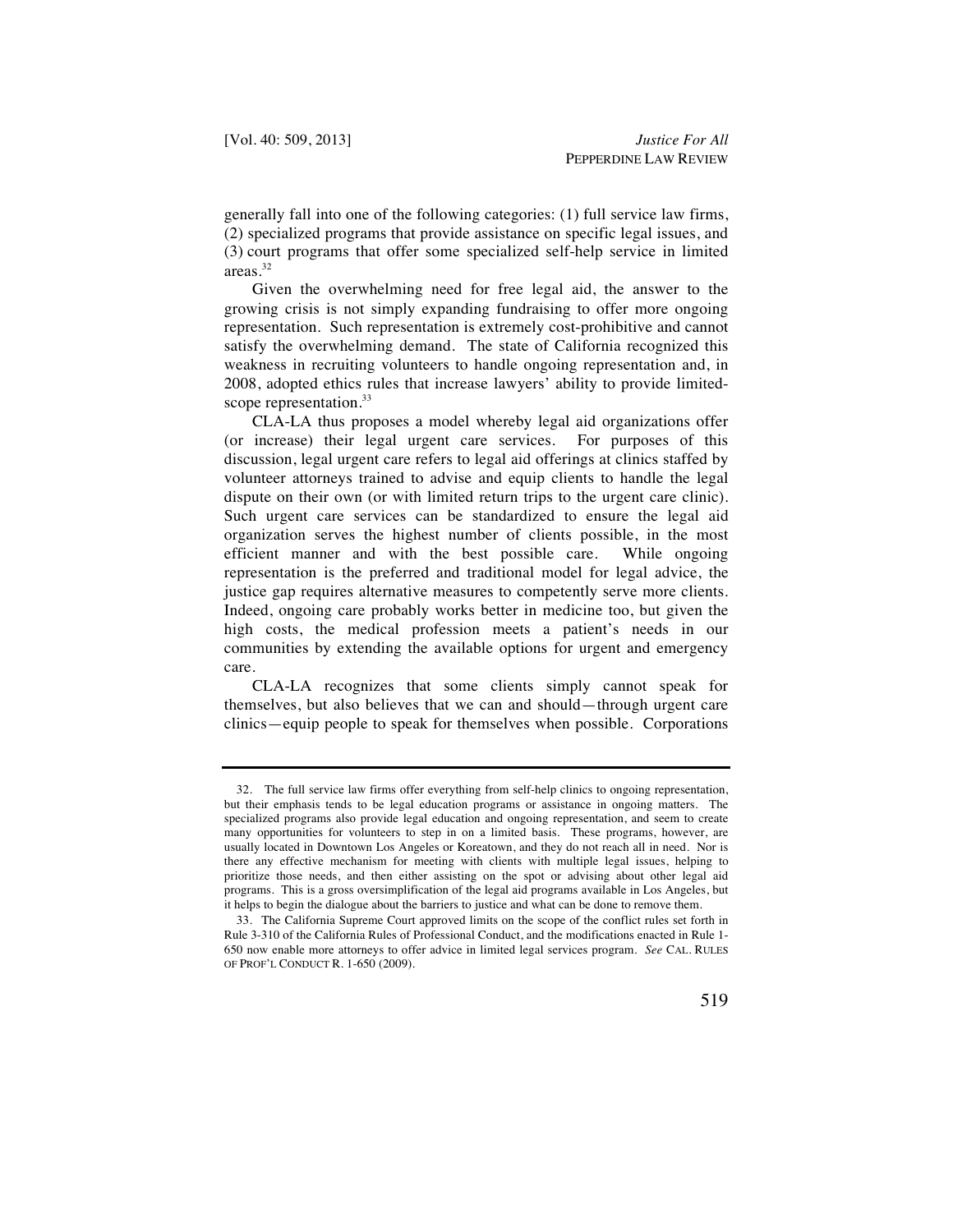regularly train their people to speak up, knowing that there are certain barriers to speaking out in a corporate environment.<sup>34</sup> Legal aid should be approached in the same manner. When we educate clients about their legal rights and equip them to speak out in a positive manner, we truly give clients a "hand-up," not a hand-out.

In some ways, my suggestion that we standardize is not novel to legal aid or civil litigation. Experienced business litigators know they should not duplicate work done for their client, or they will not get paid. And most legal aid programs create standardized materials to use internally in serving their clients.

What I am suggesting is that standardization goes hand-in-hand with the development of urgent care clinics that are spread throughout the community. I am not aware of this type of legal care being done on a broad scale. Widespread legal urgent care centers provide significant cost savings along with protective mechanisms to prevent litigation. In addition, the very presence of multiple legal aid clinics may serve as a deterrent no different than the impact of seeing a police officer patrolling a neighborhood. Effective programs, however, require proper record-keeping and continual analysis so that we learn from the advice being given and improve the standardized materials used at clinics.<sup>35</sup>

# *B. An Urgent Care Model Requires a Different Approach*

Just as medical urgent care programs require a different approach than medical care proper, legal urgent care requires different skills than ongoing representation. There are three key characteristics that must exist to provide adequate legal urgent care on a broad scale: (1) there must be increased efficiency to serve more clients in the shortest possible period of time, (2) volunteers must develop unusual sensitivity to build trust with new clients in a short amount of time, and (3) clinics must offer multi-

 <sup>34.</sup> For example, VitalSmarts—an innovator in corporate and organization training—provides, among other items, training on how to confront colleagues at work, and, in doing so, create better products and companies. *See, e.g.*, *Products + Solutions*, VITALSMARTS, http://www.vitalsmarts.com/products-solutions/ (last visited Oct. 16, 2012).

 <sup>35.</sup> Unbundled services are attractive because they appear to be a mechanism for more efficiently allocating inadequate resources, but according to some commentators, the efficacy of self-help programs has not been rigorously studied. *See* Jessica K. Steinberg, *In Pursuit of Justice? Case Outcomes and the Delivery of Unbundled Services,* 18 GEO. J. ON POVERTY L. & POL'Y 453, 457, 464, 470–71 (2001). Leaving aside the admitted limitations in empirical data, it is important to note that the legal urgent care offered by CLA-LA is not directed solely at matters that go to court. For example, the cost of small claims proceedings exceeds the cost of the security deposits sometimes recovered by CLA-LA clients, and since the clients do not have the funds needed for litigation, it is impossible to weigh the efficacy of urgent care services solely by looking at the results in court. This understandably limits objective analysis, but as we test the urgent care model, we hope to develop more empirical data to determine its efficacy.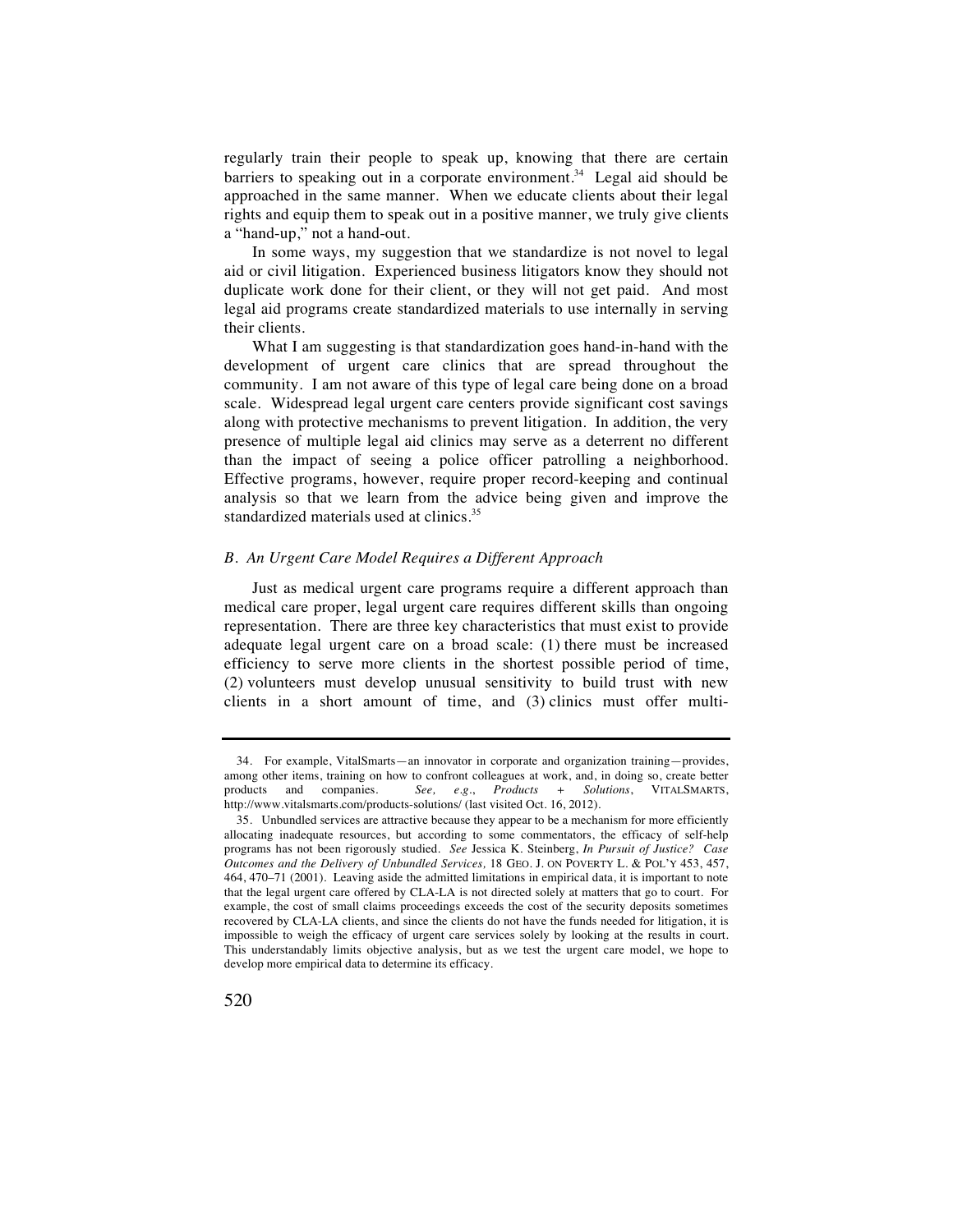disciplinary services to handle clients needing mental health care or social work.

First, to serve as many clients as possible at an urgent care clinic, clinics must offer efficient legal services from the moment the client walks in the door until he or she leaves. Walk-in clients have legal issues that run the gamut, and at the intake stage, CLA-LA must immediately identify the most likely legal issue and assign the client to attorneys capable of assisting with that issue. The assigned attorneys must then carefully interview the client to untangle the legal issues, determine whether the initial case assessment about the legal issue was correct, and then prioritize those issues that can be addressed at the clinic. Attorneys must have access to standardized checklists in order to focus the interview on the legal and factual information needed to determine quickly what legal service to provide.

In this model, it can be difficult to quickly or accurately provide advice because clients often lack access to basic and necessary documents. For example, many homeless clients lose their documents as a result of evictions, divorce, and theft. In such cases, attorneys must guide the client on how to obtain new documents and, to the best of their ability, how to proceed to protect their legal interests. Finally, attorneys must identify the issues that require ongoing care and provide immediate referrals.

Second, legal urgent care does not only require greater efficiency, it also requires a delicate dance by lawyers assisting clients with very sensitive issues in a short period of time. Trust is critical to any attorney-client relationship, and there is little time to develop trust at an urgent care clinic. In addition, clients needing urgent legal aid are often more distrustful than corporate clients, and attorneys must look for ways to build a client's trust quickly. More often than not, I have been called to share personal anecdotes to encourage clients to open up during interviews. An opening prayer, humor, or kind smile may also work. In any case, CLA-LA volunteers must act in a compassionate manner to both decrease the time needed for the interview and increase the client's candor.

Third, urgent care clinics benefit greatly when other professionals are on site to assist. In a three-hour clinic, we regularly see at least one or more clients with mental health problems, but the attorneys do not have the time or skills necessary to handle these issues. In such cases, it helps to have other professionals present to assist clients. In some cases, these clients are not only the most vulnerable, they are also among the most deserving of free legal aid. For instance, we see many veterans in this category. The presence of other professionals who can address the non-legal problems greatly increases the efficiency and compassion of the care provided.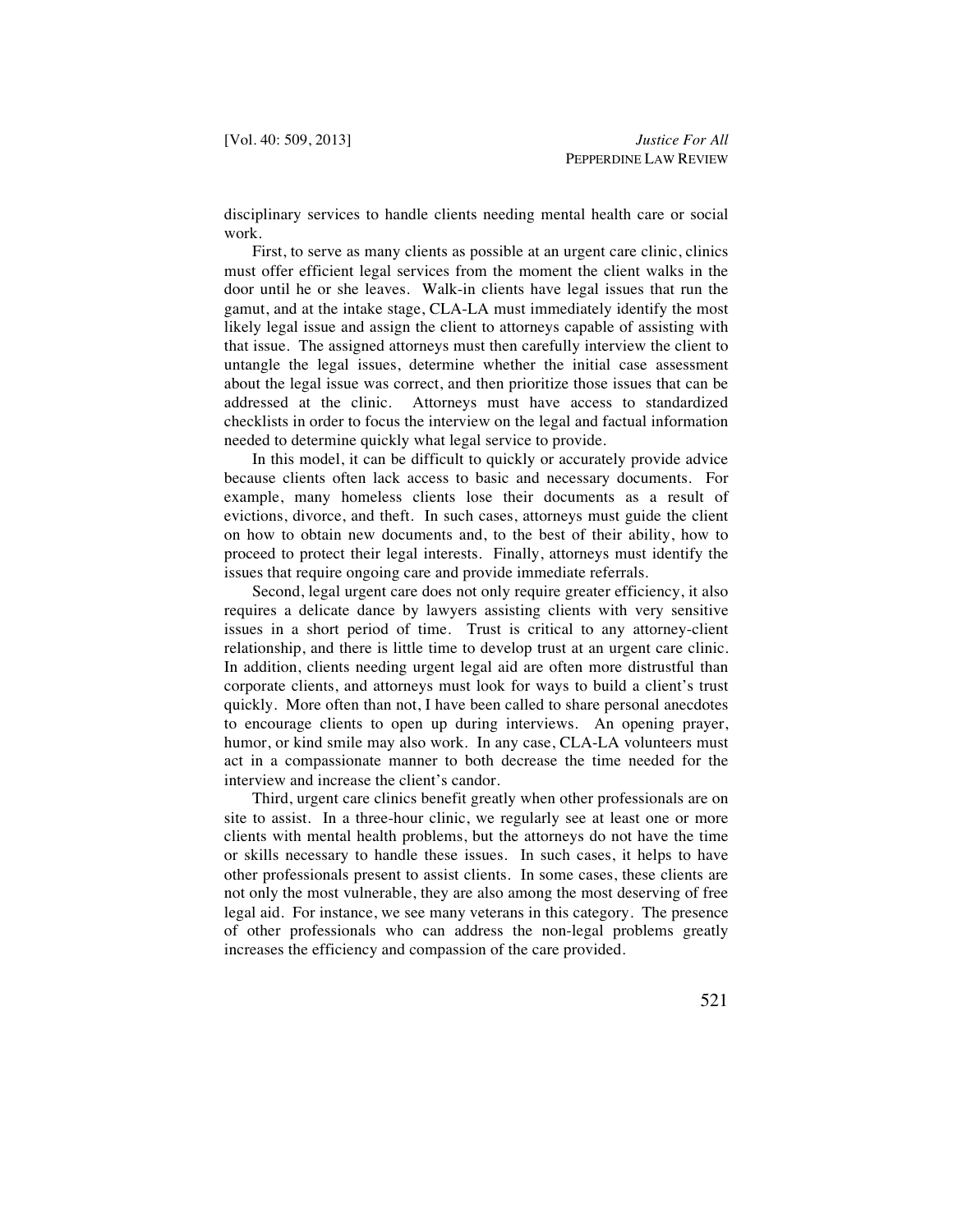In sum, the urgent care model requires that we train and equip volunteers to be as efficient as possible while simultaneously showing extraordinary compassion and guiding clients to the appropriate professionals to assist with non-legal matters. As described in more detail below, this model will allow us to expand geographically and overcome the barriers now impeding volunteers from serving.

# *C. An Urgent Care Model Can Reach More People by Expanding Geographically*

Standardization alone is not new in the legal field, but it is novel when combined with an outreach program designed to vastly increase geographic distribution of legal service programs. For example, there are 4,084 square miles in Los Angeles County, but CLA-LA, like most legal aid organizations in this community, provides services primarily in or near the downtown area.36 In general, individuals who live outside of the downtown region cannot obtain free legal aid without first finding the right legal aid organization, traveling to an unfamiliar part of the city, and then hoping to be one of the lucky 8,361 potential clients.<sup>37</sup>

These barriers can be lowered if urgent care clinics are offered across the county. The model as suggested by Michael Asimow when I went to law school<sup>38</sup> provides the natural distribution method—through places of worship. Churches, synagogues and temples are spread throughout the community, and they are places of refuge and salvation for many who have no other place to go. They are a natural conduit for legal aid.

Some of the best legal aid organizations in this county, like Neighborhood Legal Services and the Legal Aid Foundation of Los Angeles, have offices that bridge the geographic gap, but these offices bridge the gap primarily through self-help centers at local courthouses.<sup>39</sup> The court-based self-help model indisputably increases access to justice in the relevant geographic regions, but given the demand, there is room for more.<sup>40</sup> Self-

 <sup>36.</sup> *See About LA County*, LACOUNTY.GOV, http://www.lacounty.info/wps/portal/lac/about (last visited Oct. 16, 2012) (Los Angeles County "is one of the nation's largest counties with 4,084 square miles, and has the largest population of any county in the nation. Approximately 27 percent of California's residents live here. . . . If it were a nation, the County would have the 19th largest economy in the world.").

 <sup>37.</sup> ACTION PLAN, *supra* note 22, at 9.

 <sup>38.</sup> *See supra* p. 515.

 <sup>39.</sup> *See* Neighborhood Legal Servs., *Contact Us*, NLSLA, http://www.nls-la.org/contact.php (last visited Oct. 16, 2012); *Contact/Find Us*, LEGAL AID FOUND. OF L.A., http://www.lafla.org/contact.php (last visited Oct. 16, 2012).

 <sup>40.</sup> *See* Jud. Council Cal., *News Release: Self-Help Legal Centers Improving Access to Justice, State Report Finds* (Mar. 2, 2005), http://www.glenncourt.ca.gov/general\_info/press/docs/ Self\_Help\_centers\_improving.pdf; *see also* Margaret Martin Barry, *Accessing Justice: Are Pro Se*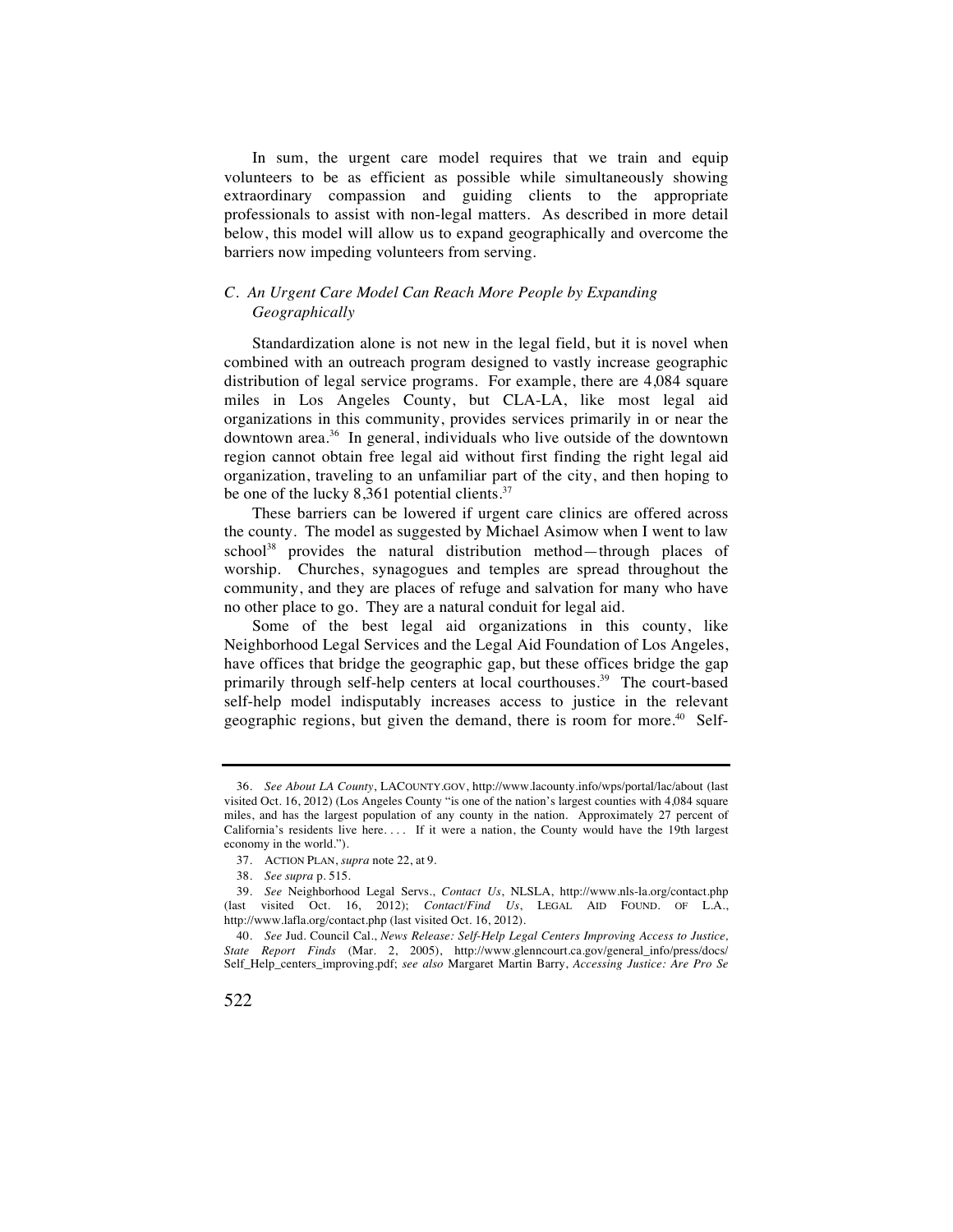help clinics are not available in every courthouse. More importantly, courthouse self-help programs do not cover every legal issue and typically serve as the last stop before a court filing.<sup>41</sup>

There is a great need for geographic distribution of services to assist people before litigation ensues or when litigation does ensue. CLA-LA often sees clients who cannot be served by existing programs because there is no litigation pending (e.g., when a landlord threatens to evict the client but no eviction proceeding has yet been brought).42 Offering clinics at places of worship substantially increases the geographic reach of legal aid and also allows lawyers to assist clients in avoiding litigation in the first place.<sup>43</sup>

At CLA-LA, we hope to work closely with faith-based charities and churches to substantially increase the geographic reach and serve more people than possible under the current system.<sup>44</sup> We are developing all of our services to be mobile so that we can easily transport all of our supplies from one clinic to another and reach clients across Los Angeles County. In fact, communities of faith provide greatly needed social services and connections that make access to justice a much more fulfilling experience, allowing us to provide legal services and refer clients to appropriate places for food, clothing, and shelter. This ability to meet a client's non-legal needs increases volunteer satisfaction, and, more importantly, it increases client satisfaction. Thus, offering urgent care clinics at local churches or other places of worship is a natural fit for legal aid.

## IV. RECRUITING PRIVATE VOLUNTEERS TO SERVE

One of the difficulties facing any legal aid program is the recruiting of attorneys to provide free legal services. The barriers to recruiting range

*Clinics a Reasonable Response to the Lack of Pro Bono Legal Services and Should Law School Clinics Conduct Them?*, 67 FORDHAM L. REV. 1879 (1999).

 <sup>41.</sup> *See, e.g.*, *Self Help Resource Centers Guide*, L.A. SUPERIOR CT., http://www.lasuperiorcourt.org/familylaw/ui/pdfs/SelfHelpCentersLocations.pdf (last visited Oct. 16, 2012) (providing a breakdown of the different legal issues covered in different self-help resource centers across Los Angeles county); *see generally Clinics and Workshops*, LEGAL AID SOC'Y ORANGE CNTY & CMTY. LEGAL SERVICES SE. L.A. COUNTY, http://www.legalaid.com/Home/Hotline (last visited Oct. 16, 2012) (providing an example of the types of legal issues covered by self-help clinics).

 <sup>42.</sup> *Home,* CHRISTIAN LEGAL AID OF L.A., http://www.cla-la.org/home (last visited Dec. 5, 2012) [hereinafter CLA-LA *Home*].

 <sup>43.</sup> *See generally Clinics*, CHRISTIAN LEGAL AID OF L.A., http://www.cla-la.org/clinics.html (last visited Dec. 5, 2012) (providing an example of how offering clinics at places of worship such as Christian churches increases the geographic reach of legal aid).

 <sup>44.</sup> *See* CLA-LA *Services*, *supra* note 7.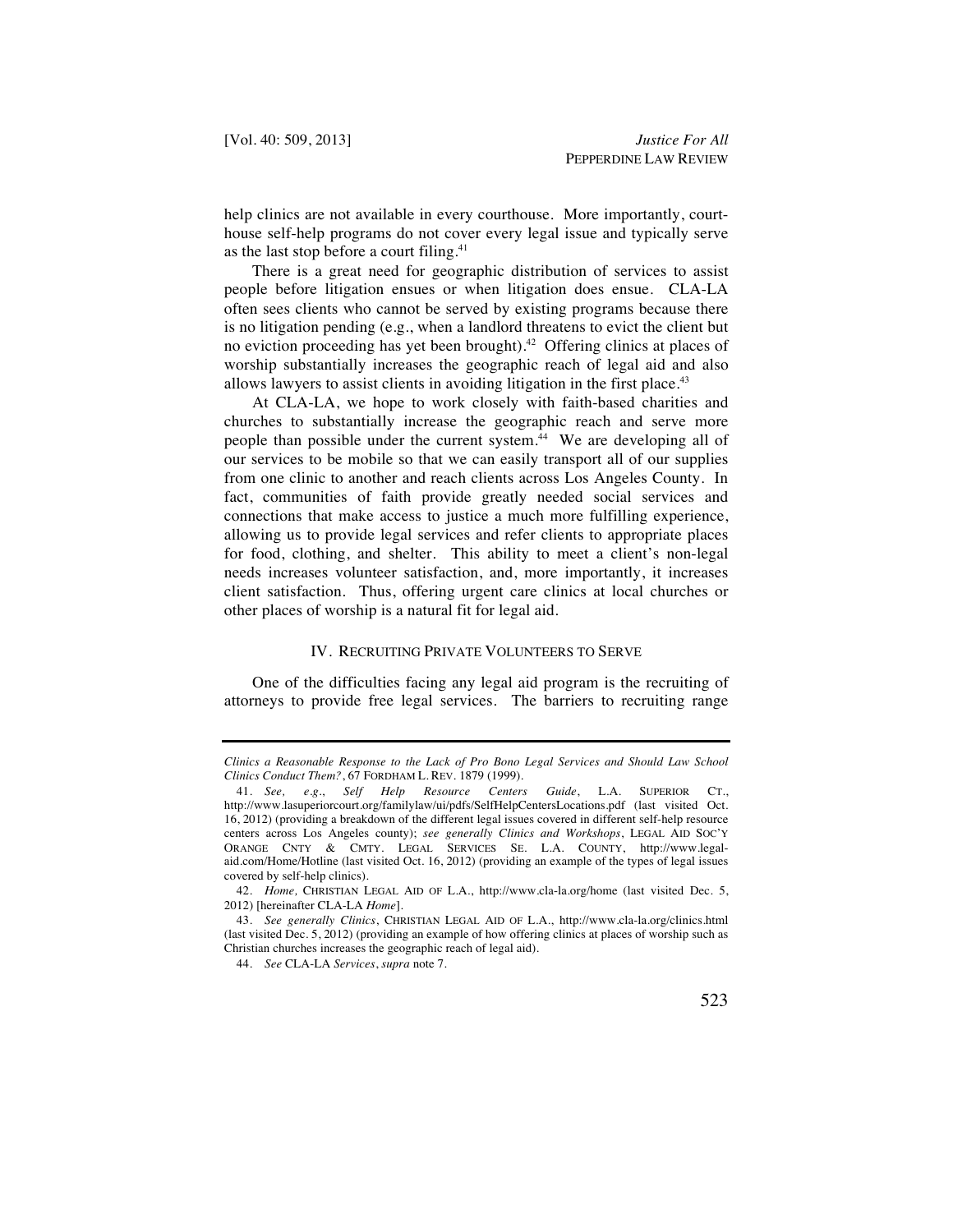from increased specialization and overwork to conflicts, improper training, and lack of resource materials. The urgent care model removes some of these barriers.

## *A. Private Bar Attorneys Are Too Specialized or Overworked to Help*

There are simply not enough legal aid attorneys to provide access to justice for our most vulnerable citizens, and there are not enough volunteers to make up the difference.<sup>45</sup> Private bar attorneys are too busy to handle legal aid matters, and they often specialize in handling legal issues rarely faced by the poor and working poor. Thus, any effective cure for the legal aid crisis must take into account the ability to recruit and properly equip private bar attorneys.

The legal urgent care model relies upon standardizing all intake materials and checklists in such a way that volunteers can assist clients with all of their basic legal needs. It also relies upon training programs that volunteers can use at any time. For instance, CLA-LA now provides training through YouTube videos.<sup>46</sup> The standardized checklists and the training materials not only educate attorneys, they also ensure a basic level of service and certain legal advice for all clients. By utilizing these mechanisms, volunteers become more confident in providing effective and valuable services. This is key because volunteers must feel like they are doing something important and effective.

Finally, the urgent care model is self-contained in terms of the time commitment. Volunteers select clinics when they want to serve and then serve for a discrete period of time.

#### *B. Existing Legal Resources Are Often Too Confusing for Urgent Care*

As discussed above, the clinic model requires more efficiency than the ongoing representation model, but there are several problems with published reference materials when it comes to offering legal urgent care.

First, these legal reference materials are too voluminous for urgent care models. For example, CLA-LA has a three-inch binder on landlord tenant issues. That binder's purported purpose is to educate lawyers on how to assist clients with landlord-tenant disputes, but one look will cause the ordinary volunteer to run away in fear. The self-help materials created by the California Judicial Council on this same topic are much simpler, and our

 <sup>45.</sup> Rabiah Alicia Burks, *States Differ Greatly on Access to Civil Legal Aid, Study Shows*, A.B.A. NEWS SERV. (Aug. 8, 2011), http://www.abanow.org/2011/08/states-differ-greatly-onaccess-to-civil-legal-aid-study-shows/.

 <sup>46.</sup> *See Christian Legal Aid of Los Angeles*, YOUTUBE, http://www.youtube.com/user/claofla?feature=results\_main (last visited Oct. 17, 2012).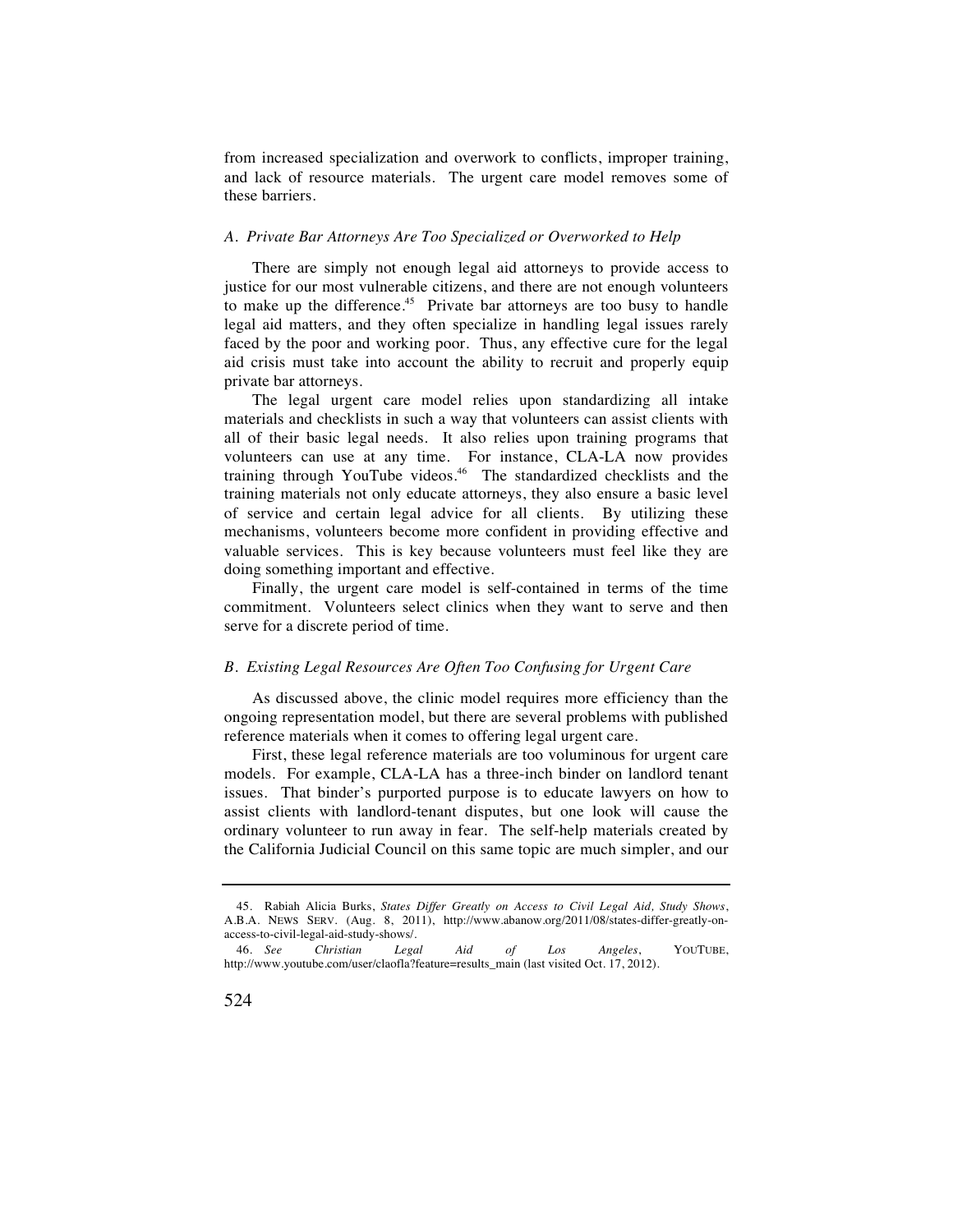volunteers regularly use these materials.<sup>47</sup> These website materials, however, are still quite voluminous when printed out, and they generally contain more information than needed in our clinics.

In addition, most of the existing written materials are written from the wrong perspective—most reference materials are written to instruct lawyers on how to handle all negotiations, communications, and filings for a client. These materials miss the fundamental building blocks when lawyers must educate and inspire clients to help themselves. Teaching is different from advocacy. There are reference materials written from a self-help perspective, but they too fail to set forth the building blocks needed to educate and inspire clients.48 It is also difficult to locate concise materials and handouts to give to clients to explain the steps they should follow after leaving a clinic (e.g., how to serve or file documents).

When I began looking at the sheer volume of information available, and the elements missing from almost all of those resources, I could not help but recall my days in private practice. We were trained to prepare some of the top attorneys in this country for oral argument, and those litigators had a simple philosophy: put everything on one page. "If it is any longer, we lose before we started." With a plethora of materials all written from the wrong point of view, the available legal resources increase the complexity rather than decrease it. I could not help but believe that CLA-LA had lost before it started.

In the wake of this conclusion, we recruited a team of ten interns from four different law schools, all of whom were tasked to become experts in one of ten different legal arenas.<sup>49</sup> We asked the interns to look at all of our client files from the last six years and create standardized checklists comprising both the pertinent legal information and the necessary factual questions required to handle each of the various legal issues. Each intern reported directly to an expert in that area of the law to determine whether he or she accurately and adequately identified the legal and factual issues that usually arise in an urgent care clinic. With feedback from these experts, CLA-LA intends to utilize the checklists in training volunteers to handle and treat the most basic legal problems encountered at our clinics. Based upon early estimates, CLA-LA is able to assist 70% of our clients at the clinics

 <sup>47.</sup> Materials available at *Online Self-Help Center*, *supra* note 31.

 <sup>48.</sup> *See, e.g.*, *id.*

 <sup>49.</sup> Our interns came from Pepperdine University School of Law (Jordan Goldberg, Elaine Kim, Sandra Nguyen and Katherine Schober), Loyola Law School (Bernadette Johnson, Joshua Ramirez, Matt Robinson and Hee Jae Yoon), UCLA Law School (James Lou), and the University of Washington School of Law (Jennie Chen).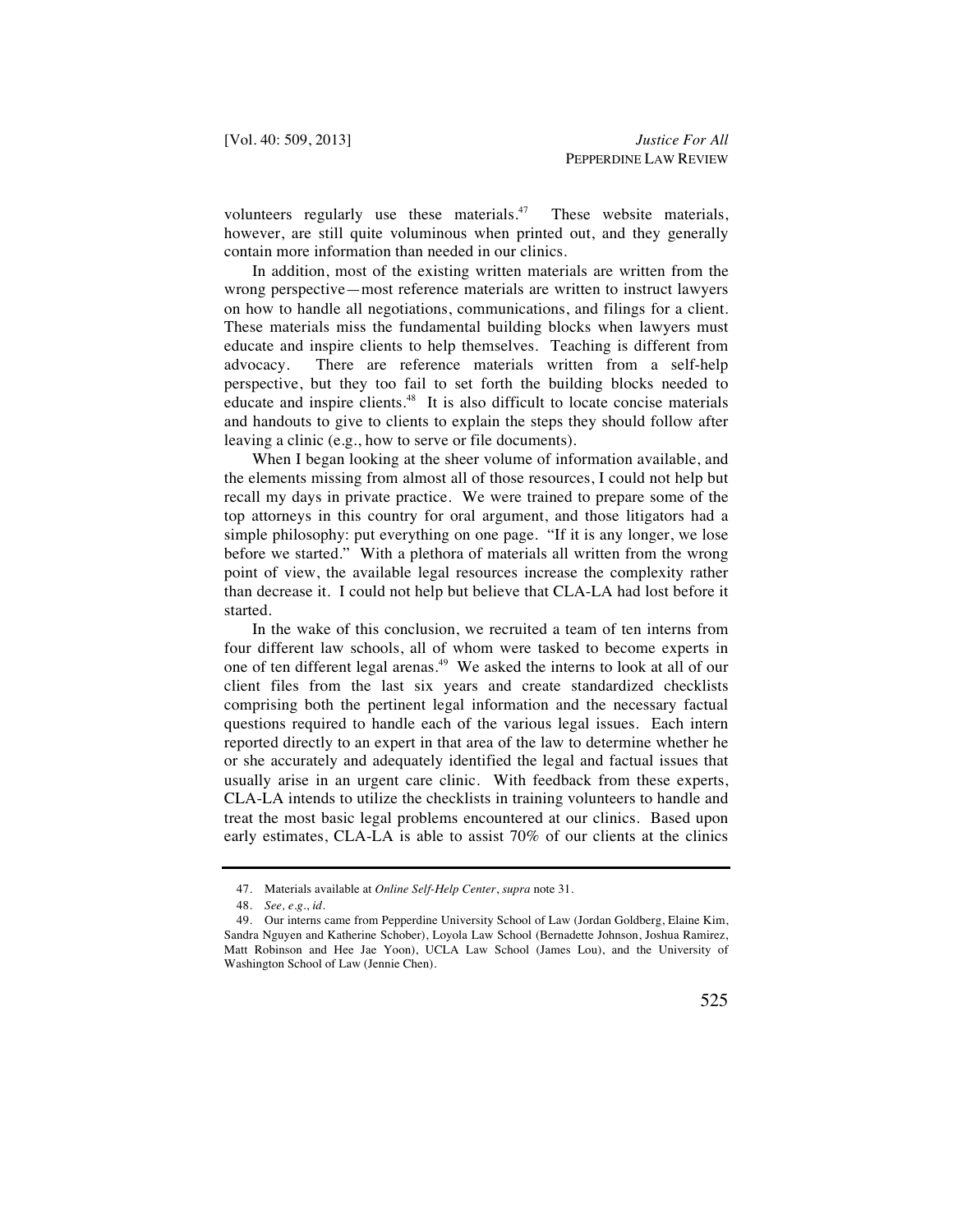and refers out approximately 30% of all clients. The checklists provide information for both services.

CLA-LA is now tracking data from our clinic services. We require strict recordkeeping for all clinic appointments so that we can review the checklists and materials prepared this summer and amend them in future years to better serve our clients. For mass production to work properly, it must be continuously studied and improved. This capturing of intellectual capital will allow CLA-LA to improve the services provided and improve volunteer satisfaction.

#### *C. An Urgent Care Model Facilitates Resolution of Conflicts Checks*

Another difficulty faced in the ongoing representation model is the application of rules governing conflicts of interest. In large firms, clearing a conflicts check can be difficult if not impossible.<sup>50</sup> In response to the need to recruit more attorneys from the private bar to provide legal aid, many states—like California—have adopted rules to minimize the difficulties with conflicts checks. The comments to Rule 1-650 of the California Rules of Professional Conduct explain the reasons for these new regulations:

Courts, government agencies, bar associations, law schools and various nonprofit organizations have established programs through which lawyers provide short-term limited legal services—such as advice or the completion of legal forms—that will assist persons in addressing their legal problems without further representation by a lawyer. In these programs, such as legal-advice hotlines, adviceonly clinics or pro se counseling programs, whenever a lawyerclient relationship is established, there is no expectation that the lawyer's representation of the client will continue beyond that limited consultation. Such programs are normally operated under circumstances in which it is not feasible for a lawyer to systematically screen for conflicts of interest as is generally required before undertaking a representation.<sup>51</sup>

 <sup>50.</sup> Some large firms have developed a work-around to conflicts issues that allows for a minimal conflicts check and prefers cases referred from established organizations. *See* Scott L. Cummings, *The Politics of Pro Bono*, 52 UCLA L. REV. 1, 72 (2004). *See generally* Ursula Furi-Perry, *Avoiding Conflicts of Interest: Experts Speak Out on Conflict Checks,* EMP. CROSSING, http://www.lawcrossing.com/article/806/Avoiding-Conflicts-of-Interest-Experts-Speak-Out-on-Conflicts-Checks/# (last visited Oct. 17, 2012) (discussing the difficulties large firms face while performing conflicts checks).

 <sup>51.</sup> CAL. RULES OF PROF'L CONDUCT R. 1-650 cmt. 1 (2009). Rule 1-650 limits the conflict of interest as outlined in rule 3-310 in limited legal services programs; Rule 1-650 was the adoption of rule 6.5 from the *Model Rules of Professional Conduct*. *See id.* R. 1-650; MODEL RULES OF PROF'L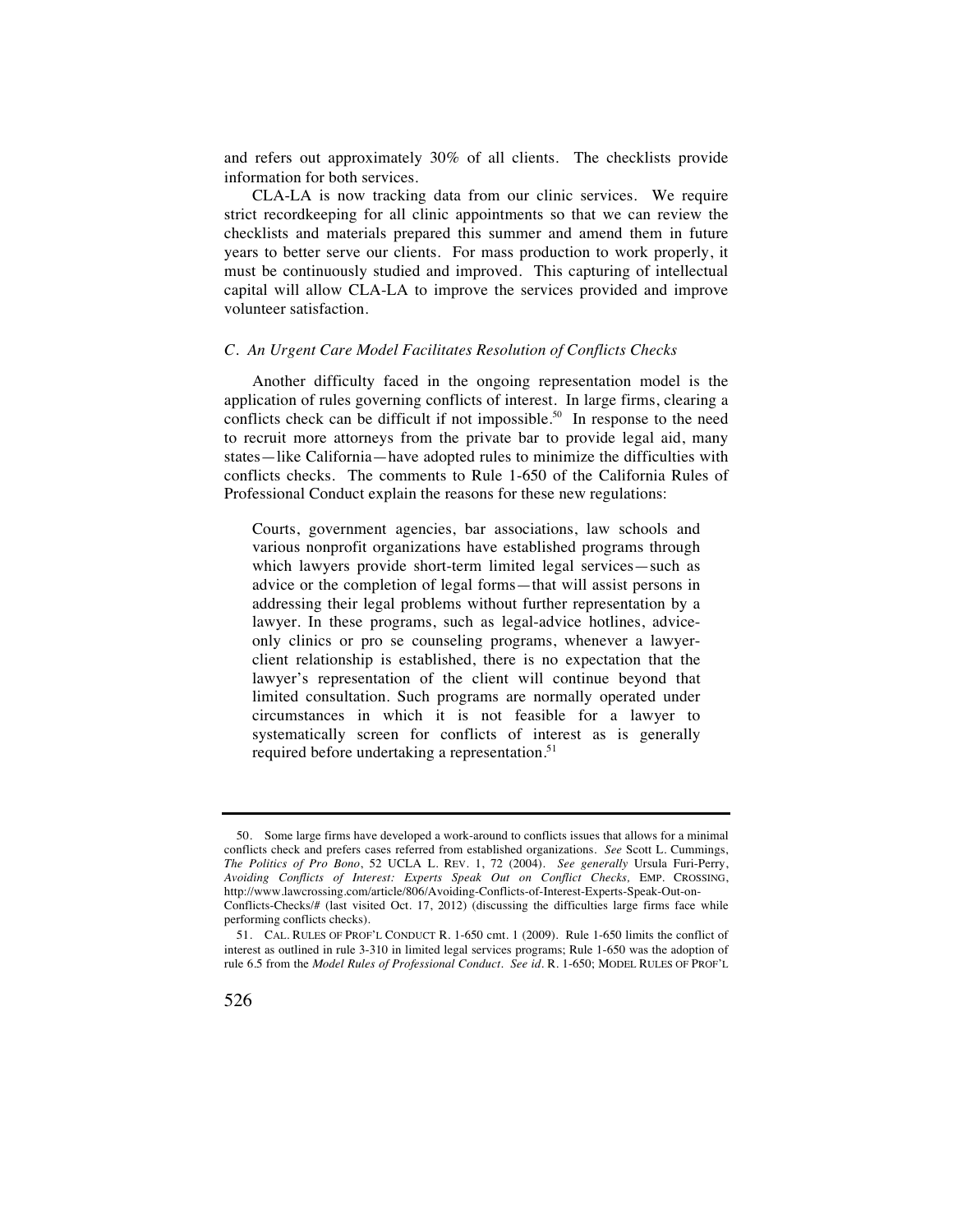CLA-LA seeks to offer services that fall primarily, if not entirely, under this Rule.<sup>52</sup> In doing so, we believe that the conflict barrier is lowered for private bar attorneys.

# V. EXCELLENT TRAINING FOR LAW STUDENTS AND NEW LAWYERS

Because of the low barriers to entry, law students and young lawyers serve as key components in the urgent care model. In fact, legal urgent care clinics are ideal places to train law students and new lawyers.<sup>53</sup> Volunteers improve several skills needed not only to pass the bar examination, but also to better serve clients.<sup>54</sup>

First and foremost, lawyers and law students improve their oral communications skills.<sup>55</sup> In the age of the internet and electronic communication, it is easy to hide behind written words and avoid learning how to interview a client and identify the relevant, missing, and hidden facts. Such skills are best attained by listening and communicating directly with clients. The interns who serve with CLA-LA have more client contact in three months than an associate would have in the first three years at a large firm.

Interns and volunteer lawyers also greatly improve their ability to analyze and spot legal issues. With sixty to ninety minutes in each clinic meeting, volunteers must sift through overlapping legal issues, prioritize the issues requiring immediate care, and find real answers to real problems. There is simply no room for academic or theoretical answers, and CLA-LA interns develop the skills of a can-do attorney. They think on their feet in client meetings and are better equipped in court. In addition, the speed within which they must operate at a legal clinic is almost identical to the speed required to answer essay questions on the bar examination, an added perk.

Having successfully learned how to communicate and issue spot, the interns and lawyers develop poise and confidence. They communicate well with more senior volunteers, attorney mentors, and clients, and their substantive advice carries much greater weight. They serve as subject

CONDUCT R. 6.5 (2011). Discussion note 1 is the logical reason for adopting rule 1-650. CAL. RULES OF PROFESSIONAL CONDUCT R. 1-650 cmt. 1.

 <sup>52.</sup> *See About Us*, CHRISTIAN LEGAL AID OF L.A., http://www.christianlegalaid-la.org/aboutus.html (last visited Sept. 17, 2012).

 <sup>53.</sup> Barry, *supra* note 40, at 1918–25.

 <sup>54.</sup> *Id.*

 <sup>55.</sup> *Id.* at 1919.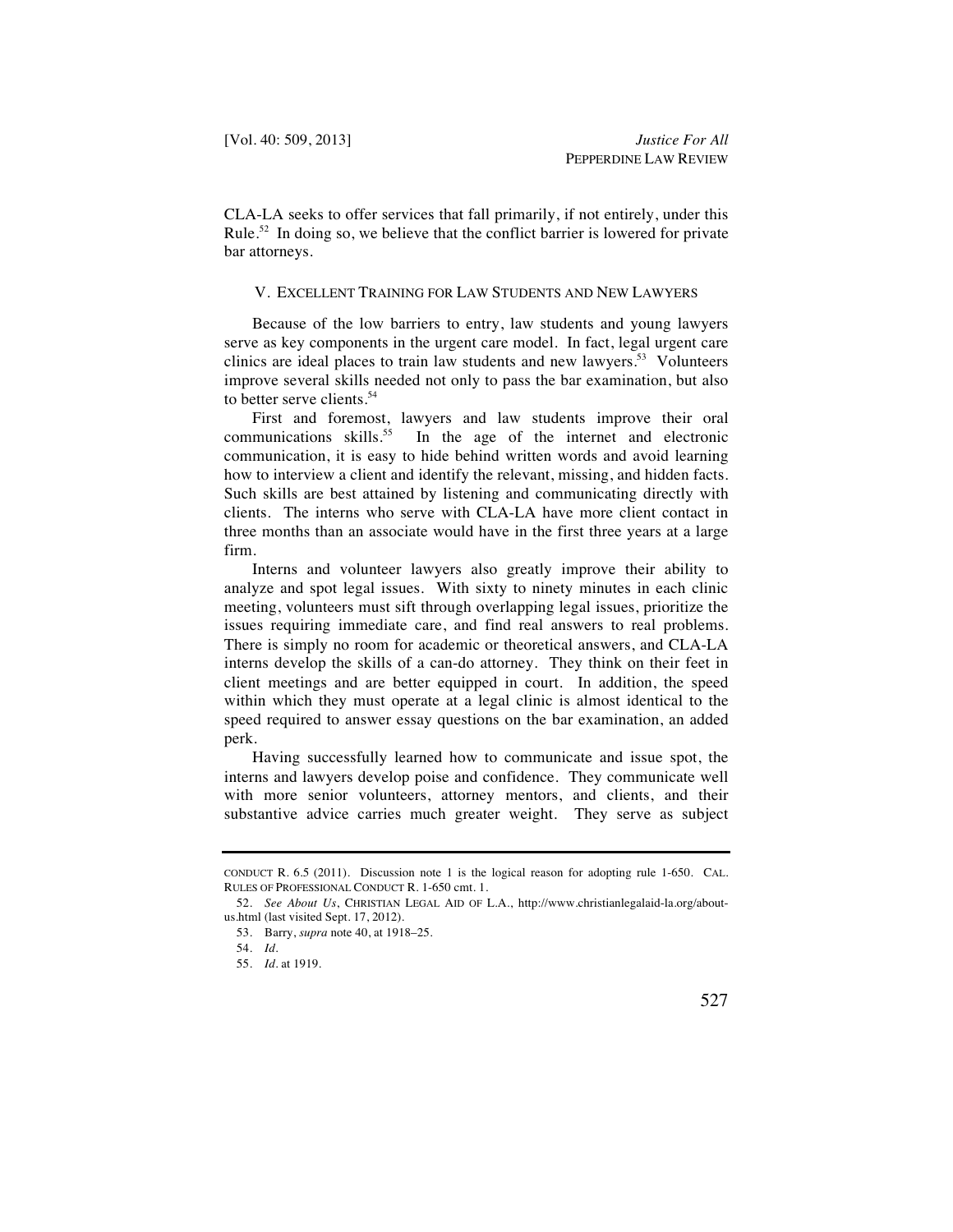matter experts, educating lawyers about legal issues outside of their normal area of expertise.<sup>56</sup> The growth in the interns' and young lawyers' composure cannot be overstated, and with increased connections in the legal community, they must surely have a much better chance of finding employment.

### VI. THE FINAL BARRIER TO LEGAL AID: DEFINING JUSTICE

A few months ago, I asked my ten-year-old son what he thought about "justice for all." He responded that he had "never heard of it." I then asked him if he knew the Pledge of Allegiance. He looked surprised: "Oh yes mommy, I forgot about that. What does it mean?"

My son's question led me to examine the history behind these three words. I looked at how the author of the Pledge of Allegiance, Francis Bellamy, described the Pledge. It turns out that these three words were always in the Pledge (as originally drafted): "I pledge allegiance to my flag and to the Republic for which it stands—one Nation, indivisible, with liberty and justice for all."57

Mr. Bellamy, however, did not offer much of an explanation of "justice for all."<sup>58</sup> He instead wrote that this phrase, "liberty and justice for all," captured our "past, present, and future."59

Mr. Bellamy never anticipated that children would understand these words.<sup>60</sup> He instead intended to capture a child's heart:

 What are the elements in it which have made it survive through generation after generation of school classes? What is the grip in it? Nobody can tell. . . . While it has a rather stately rhythm which may make it fairly easy to swing into, yet it is a plunge into historical doctrines and aspirations.

 In that latter characteristic of national doctrine and aspiration, this pledge would seem far better adapted to educated adults than to children. Yet somehow it has taken hold of the imagination of the successive school generations before they can possibly understand

 <sup>56.</sup> *Get Involved: Service Opportunities for Lawyers and Law Students*, CHRISTIAN LEGAL AID OF L.A., http://www.christianlegalaid-la.org/get-involvedcontact.html (last visited Oct. 17, 2012).

 <sup>57.</sup> Francis Bellamy, *The Story of the Pledge of Allegiance to the Flag*, 8 UNIV. ROCHESTER LIBR. BULL., no. 2, 1953, http://www.lib.rochester.edu/index.cfm?PAGE=3418.

 <sup>58.</sup> *Id.*

 <sup>59.</sup> For example, Mr. Bellamy considered adding "[l]iberty, equality, fraternity" but rejected it as "too fanciful." *Id.*

 <sup>60.</sup> *Id.*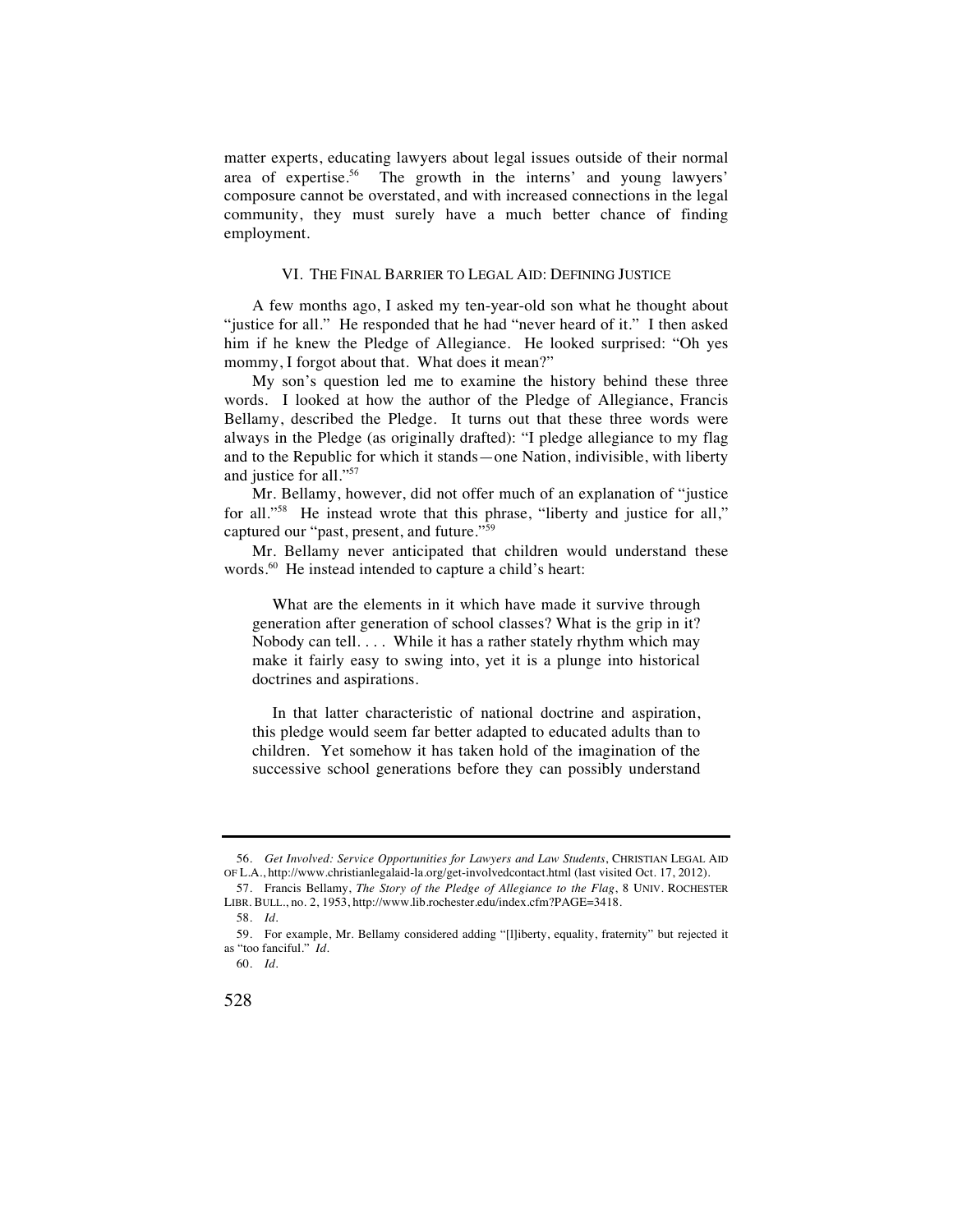its historical significance. They shout it with shrill enthusiasm: and they regard it kindly as they grow  $up^{61}$ .

So what is "justice for all?" Leaving aside the commercialism that inspired its drafting, these three words are more than patriotic propaganda.<sup>62</sup> They represent the fundamental building blocks of a just and civilized nation where governments exist by virtue of the written law, and the rights and responsibilities of citizens are determined according to the rule of law.63 In other words, justice does not depend upon the whim of the local officials or the sovereign, nor does it depend upon whether you are a citizen or an alien.<sup>64</sup>

The rule of law and justice can be seen as great equalizers. They help ensure that success or failure is determined by each person's own work ethic. The ability to buy a home, raise a family, work, and otherwise pursue happiness is determined by each citizen's hard work in a just society. We can beat the odds when we are treated justly and when we have remedies to address instances of injustice.<sup>65</sup> Individuals who live in a just society need a "hand-up," not a hand-out, in order to live a fulfilling life.<sup>66</sup>

I do not mean to diminish the "differences of opinion about what justice actually" looks like.<sup>67</sup> But many of those differences likely arise from varying spiritual beliefs: "Underneath all notions of justice is a set of faith assumptions that are essentially religious, and these are often not acknowledged."68

stems, in large part, from the deep commitment of the American people to the Rule of Law and to constitutional government. The United States has demonstrated an unprecedented determination to preserve and protect its written Constitution, thereby providing the American 'experiment in democracy' with the oldest written Constitution still in force.

 <sup>61.</sup> *Id.*

 <sup>62.</sup> *Id.*

 <sup>63.</sup> The United States judicial system is "distinctly American in concept and function." *See The Court and Constitutional Interpretation*, SUP. CT. U.S., http://www.supremecourt.gov/about/ constitutional.aspx (last visited Oct. 17, 2012). This

*Id.*

 <sup>64.</sup> The importance of fair and consistent application of the written law pre-dates the founding of this country and the adoption of the United States Constitution. This concept was part of Torah, the law governing Israel. Chapter Twenty-Four of the book of Leviticus provides as follows: "You are to have the same law for the alien and the native-born." *Leviticus* 24:22.

 <sup>65.</sup> CLA-LA *Services*, *supra* note 7.

 <sup>66.</sup> *Id.*

 <sup>67.</sup> TIMOTHY KELLER, GENEROUS JUSTICE 150 (2010).

 <sup>68.</sup> *Id.* at 154.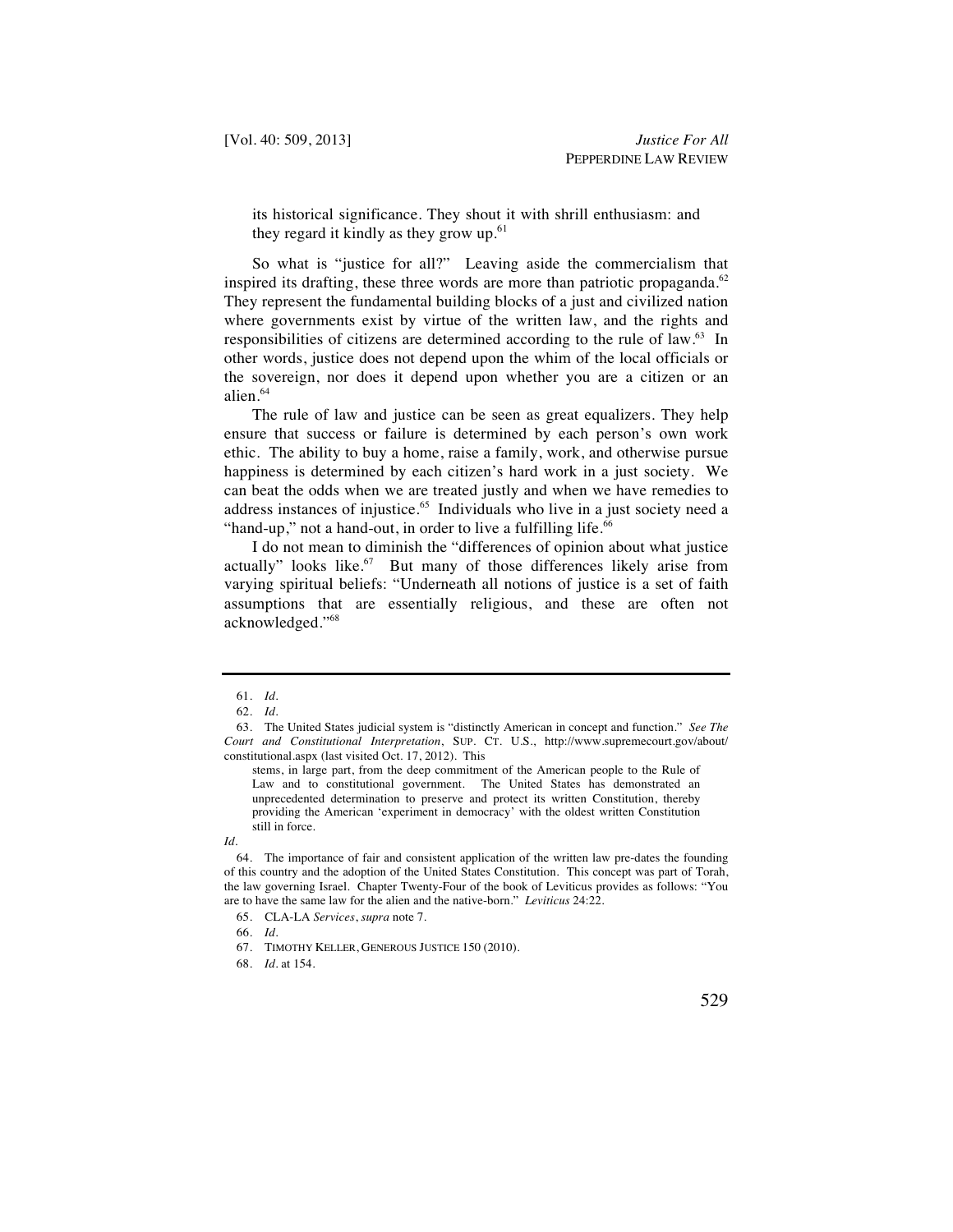For the most part, however, the academic and religious debate about the definition of justice has little to do with what actually happens in an urgent care clinic. CLA-LA does not seek to advocate for new laws, protest existing laws, or bring high profile litigation to advance our organization's communication or presence in the community.69 Instead, we simply seek to identify the myriad legal issues facing the poor in our community, and then educate these individuals as to their legal rights and remedies and empower them to handle the dispute or negotiation on their own.<sup>70</sup> CLA-LA seeks to unite people from all political parties and all walks of life behind a common good—defending the cause of the poor, the alien, the fatherless, and the widow.<sup>71</sup> That being said, at our urgent care clinics, the religious aspect of justice does arise, and volunteers offer spiritual care to clients who want and need it.72 The reason is simple—legal answers do not always bring comfort, but a kind word and prayer often will.<sup>73</sup>

There may come a time when an attorney at one of our clinics does, however, believe it is necessary to counsel a client on a moral issue that impacts the client's legal rights. For instance, if the client wants to avoid his or her obligations under a valid contract, our volunteers may explain why such conduct is wrong from both a legal and a moral perspective. The American Bar Association recognizes that attorneys may counsel clients on "moral, economic, social and political factors," and in the comments to Rule 2.1, the ABA notes: "[A] lawyer is not a moral advisor as such, [but] moral and ethical considerations impinge upon most legal questions and may decisively influence how the law will be applied."74

Indeed, this approach is consistent with well-established legal ethics. David Hoffman published the first course on ethics over 160 years ago.<sup>75</sup> In that seminal work, Hoffman expressed concern that as advocates, lawyers easily fall prey to immoral conduct by seeking to win for the client at any cost.76 Hoffman provided detailed descriptions of proper moral conduct to counterbalance this temptation.<sup>77</sup>

Thus, while we may not all agree on how to define justice, it is important to look at the moral factors underlying the legal advice we

 <sup>69.</sup> CLA-LA *Services*, *supra* note 7.

 <sup>70.</sup> *Id.*

 <sup>71. &</sup>quot;Defend the cause of the fatherless, plead the case of the widow." *Isaiah* 1:17. "[D]efend the rights of the poor and needy." *Proverbs* 31:9.

 <sup>72.</sup> CLA-LA *Home*, *supra* note 42.

 <sup>73.</sup> CLA-LA *Services*, *supra* note 7.

 <sup>74.</sup> MODEL RULES OF PROF'L CONDUCT R. 2.1 cmt. 2 (2011). In Model Rule 2.1, the ABA recognizes that attorneys may counsel clients on "moral, economic, social and political factors" relevant to the legal issue presented. *Id.* R. 2.1 (2011).

 <sup>75.</sup> DAVID HOFFMAN, A COURSE OF LEGAL STUDY (2d ed. 1836).

 <sup>76.</sup> *Id.* at 745–46.

 <sup>77.</sup> *Id.* at 746–48.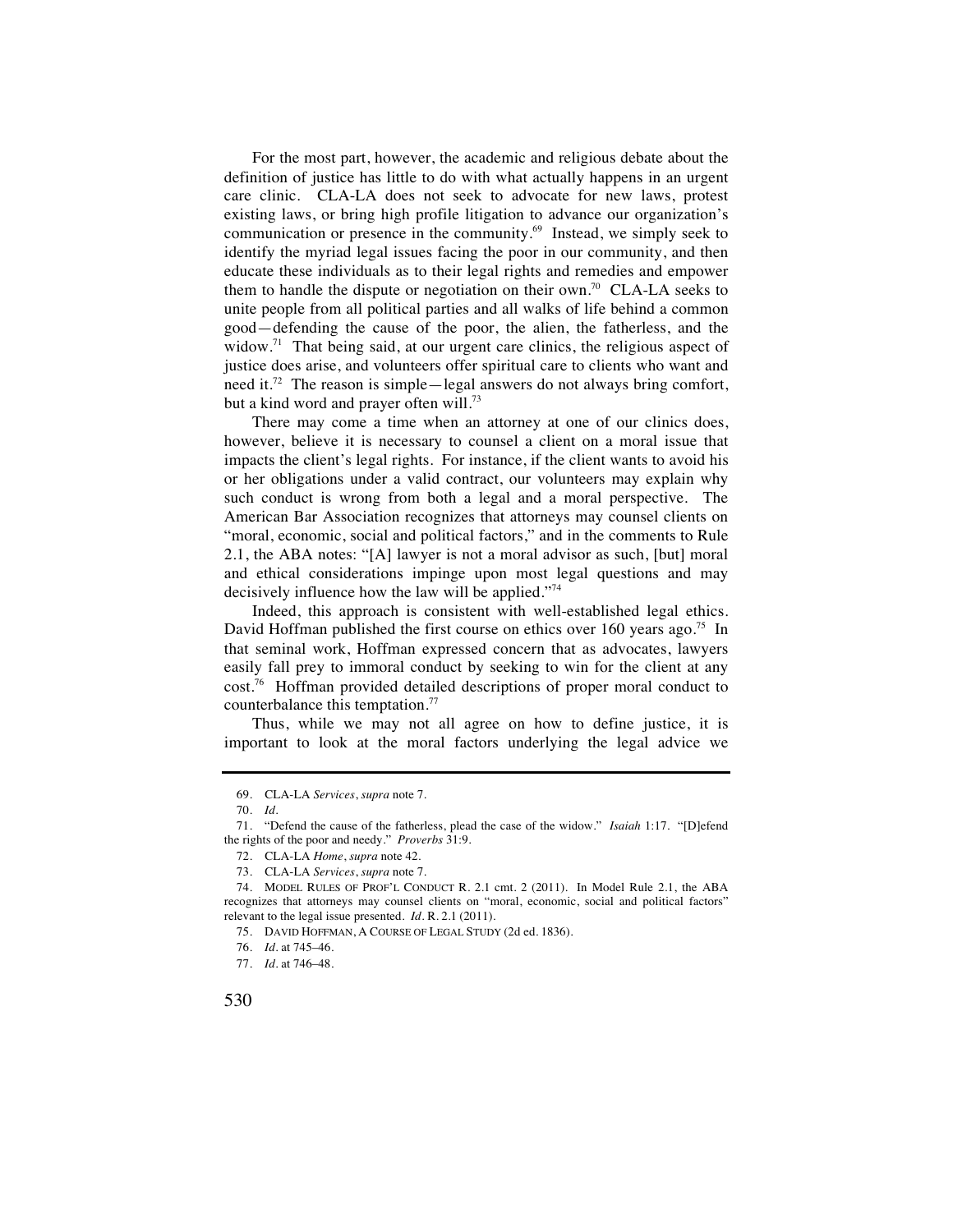provide, and in the process, we should be able to find enough commonality to work together to bring justice to all in need.<sup>78</sup>

# VII. CONCLUSION

There are several words that stand out from my childhood, including the three words in this article—"justice for all." If our words mean anything, if the oath we take as lawyers means anything, then justice for all should matter, and access to justice should not depend upon whether you can afford it.79 This is especially true when the justice at issue is directly tied to protecting people who have no voice: the elderly, disabled veterans, homeless families, political refugees, and fatherless children.<sup>80</sup> If Henry Ford brought cars to the masses and Steve Jobs and Bill Gates brought computers to the masses, surely all of us who take the Pledge can actively seek ways to bring justice to the masses—so that we may live in a country which truly has justice for all.

79. *Id.*

 <sup>78.</sup> CLA-LA *Services*, *supra* note 7.

 <sup>80.</sup> *See id.*